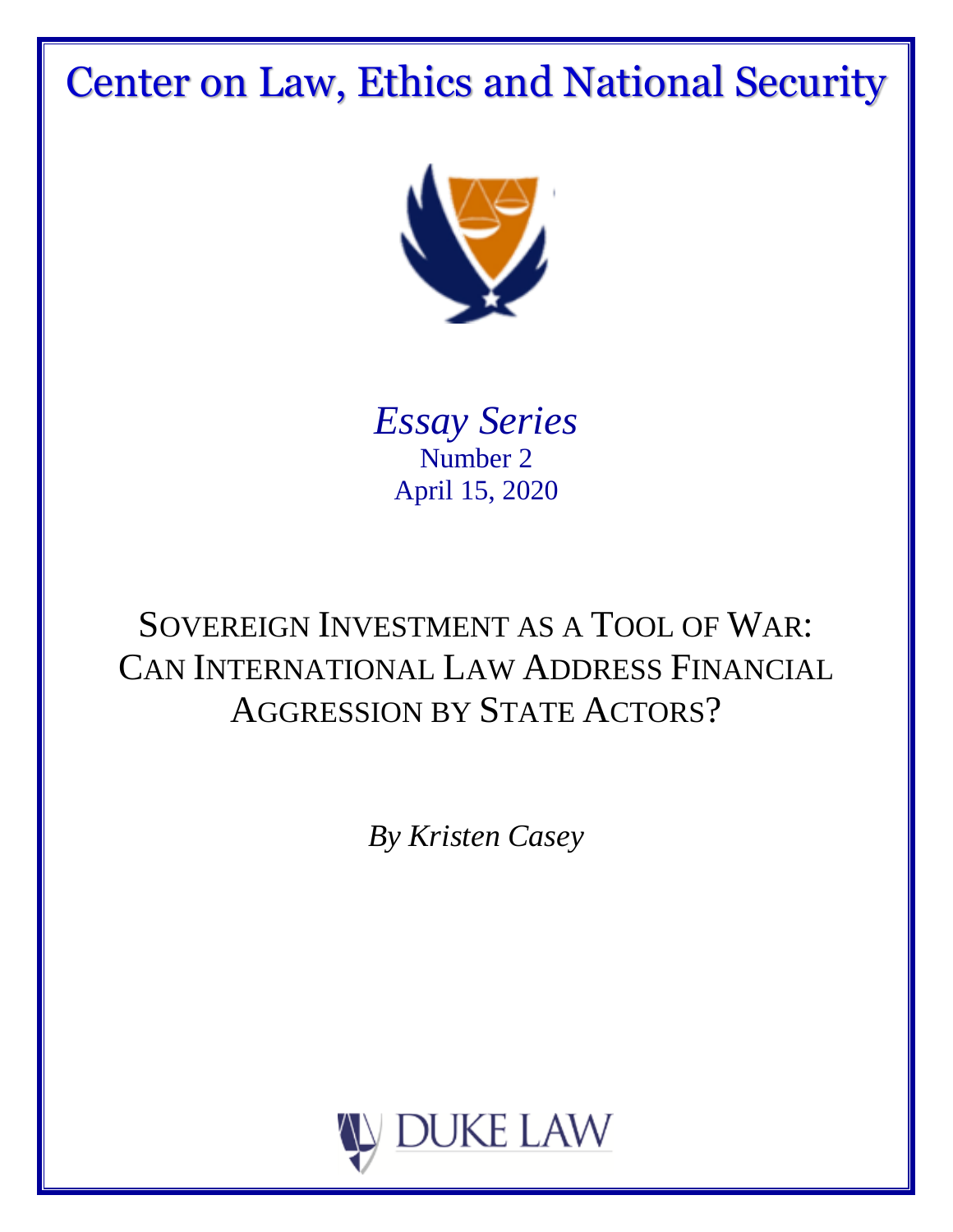# SOVEREIGN INVESTMENT AS A TOOL OF WAR: CAN INTERNATIONAL LAW ADDRESS FINANCIAL AGGRESSION BY STATE ACTORS?

#### KRISTEN CASEY*\**

# I

# **INTRODUCTION**

In August 2008, then Treasury Secretary Henry Paulson attended the Summer Olympics in Beijing at the height of the financial crisis. <sup>1</sup> Two well-known Government Sponsored Enterprises (GSEs), Federal National Mortgage Association (Fannie Mae) and Federal Home Loan Mortgage Corporation (Freddie Mac), had been in turmoil for weeks. Days before Paulson's trip, Fannie and Freddie had announced \$2.3 billion and  $$821$  million dollar losses, respectively.<sup>2</sup> As the owners or guarantors of half of U.S. mortgages outstanding at the time, the subprime mortgage crisis had hit the GSEs hard.<sup>3</sup> For weeks Paulson's office had been receiving "nervous calls from officials of foreign countries that were invested heavily with Fannie and Freddie," who had purchased more than \$1 trillion dollars of debt issued or guaranteed by the GSEs under the belief that they benefitted from an "explicit guarantee" from the U.S. Government. 4 In Beijing, Paulson learned from his Chinese counterpoints that top-level Russian officials had approached China with a plan to sell "big chunks of their GSE holdings" to force the U.S. to use its emergency authorities to prop up these companies."<sup>5</sup> China had declined the offer, but the "report was deeply troubling" for Paulson: "heavy selling could create a sudden loss of confidence in the GSEs and shake the capital markets."<sup>6</sup> The American financial system was in a precarious position, even without coordinated attempts by other governments to weaken American leadership and force an intervention in large U.S. businesses. In the (certainly dramatized) Home Box Office (HBO) movie version of Andrew Ross Sorkin's celebrated 2010 account of the financial crisis, Henry Paulson characterized what he had learned as "a friendly reminder that with a single phone call to Moscow, (China) can take down the entire U.S. economy."<sup>7</sup> By early September 2008, Fannie and Freddie were under the conservatorship of the Federal Housing Finance Agency (FHFA).<sup>8</sup>

<sup>\*</sup> Kristen Casey is a juris doctor candidate at Duke University School of Law Class of 2021. A special thanks to Major General Charles J. Dunlap, Jr. USAF for his guidance and mentorship.

<sup>1.</sup> Henry M. Paulson, Jr., ON THE BRINK: INSIDE THE RACE TO STOP THE COLLAPSE OF THE GLOBAL FINANCIAL SYSTEM 159 (2010).

<sup>2.</sup> *Id.* at 158–159.

<sup>3.</sup> *See* Deborah Solomon, *The Fannie & Freddie Question*, WALL ST. J. (Aug. 30, 2008) https://www.wsj.com/articles/SB122005562753985195 ("The companies are crucial to the housing market, owning or guaranteeing nearly half of U.S. mortgages outstanding -- some \$5.2 trillion -- and buying most of the new ones being made.").

<sup>4.</sup> Paulson, *supra* note 1, at 160–161.

<sup>5.</sup> *Id.* at 161; *see also* ANDREW ROSS SORKIN, TOO BIG TO FAIL: THE INSIDE STORY OF HOW WALL STREET AND WASHINGTON FOUGHT TO SAVE THE FINANCIAL SYSTEM—AND THEMSELVES 222 (2009) (discussing Chinese and Russian plans to sell Fannie and Freddie assets).

<sup>6.</sup> Paulson, *supra* note 1, at 161.

<sup>7.</sup> TOO BIG TO FAIL (HBO Films 2011).

<sup>8.</sup> Heidi N, Moore, Winners & Losers of the Fannie & Freddie Bailout, WALL ST. J. (Sep 7, 2008),

https://blogs.wsj.com/deals/2008/09/07/winners-losers-in-the-fannie-freddie-bailout/.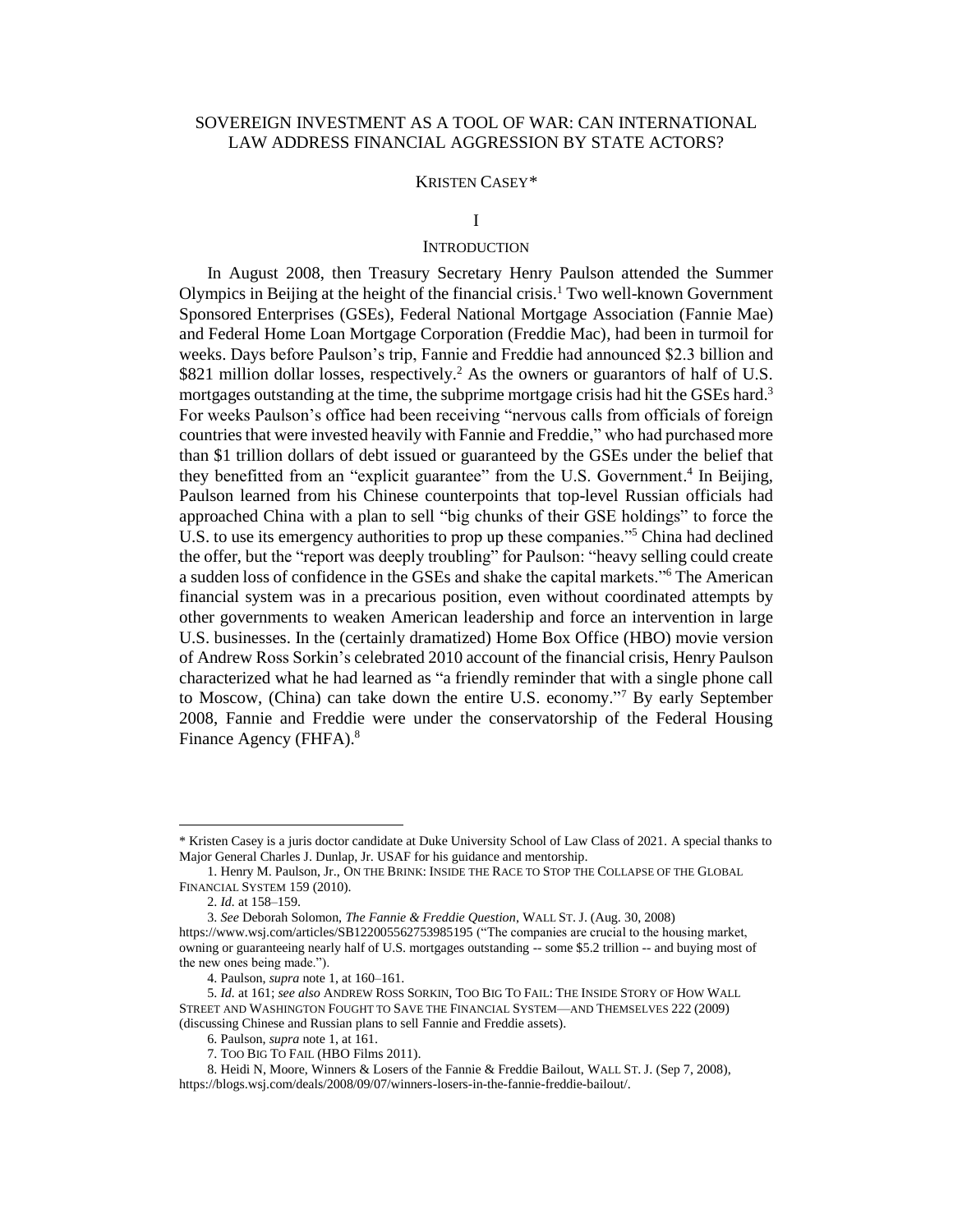Advanced economies have, for the most part, been on a steady path towards the liberalization of international markets for goods and capital for the last several decades.<sup>9</sup> Global Foreign Direct Investment (FDI) flows totaled \$1.1 trillion in 2018.<sup>10</sup> Along with the financial value and economic growth facilitated by the increase in FDI, however, has come a set of corresponding concerns about the detrimental impact on developing nations' economic growth, the harmful working conditions of the global labor supply, and the proliferation of regulatory "races to the bottom" by developing governments hoping to attract foreign investment. 11

For those working in national security, especially in countries with sophisticated financial markets, free capital movement has created a particular set of anxieties. The liberalization of the markets for goods and capital has armed some countries with "large publicly owned investment portfolios" that "make their home governments major players in the world capital markets." <sup>12</sup> As this diverse group of sovereign investors, "organizations that professionally manage capital transferred to them by governments according to specific objectives determined by the sovereign sponsor,"<sup>13</sup> become powerful forces in global financial markets, questions emerge as to what this financial power has purchased them on the geopolitical market.

The main concerns surrounding sovereign investment are the ways it can be leveraged by state actors to "seek control of strategically important industries, to extract technology or other proprietary knowledge, or to achieve a degree of direct or indirect influence over host governments."<sup>14</sup> This paper will examine the possibility that sovereign financial investments might be used to weaken host financial markets themselves and, by extension, the government regimes that are accountable for those markets' maintenance and health. Despite these concerns, host countries that are recipients of large amounts of FDI, such as the United States, have benefitted greatly from the growing pool of global investment capital and are legally compelled to maintain their longstanding commitment to open capital markets. The tradeoff between "safeguarding opportunities for productive international investment" and "defending the nation's security" colors every discussion of the regulation of sovereign investment. 15

This paper will first provide an overview of the primary forms of sovereign investment, with an emphasis on sovereign wealth funds (SWFs) and state-owned enterprises (SOEs). The next section will highlight the national security questions raised

<sup>9.</sup> *See* Beth A. Simmons, *The Internationalization of Capital*, *in* CONTINUITY AND CHANGE IN CONTEMPORARY CAPITALISM 36, 36 (Herbert Kitschelt. Peter Lange, Gary Marks & John D. Stephens eds., 1999) ("The internationalization and integration of capital markets has been the most significant change in the political economy of the industrialized countries over the past three decades.").

<sup>10.</sup> FDI in Figures April 2019, OECD, http://www.oecd.org/investment/FDI-in-Figures-April-2019.pdf (last visited November 14th, 2019).

<sup>11.</sup> *See* Jeffrey Frankel, *Globalization of the Economy, in* INTERNATIONAL POLITICAL ECONOMY: PERSPECTIVES ON GLOBAL POWER AND WEALTH 63, 77 (Jeffry A. Frieden, David A. Lake & J. Lawrence Broz eds, 5th ed. 2010) ("Many who fear globalization concede that trade has a positive effect on aggregate national income but suspect that it has adverse effects on other highly valued goals such as labor rights, food safety, culture, and so forth.").

<sup>12.</sup> Benjamin J. Cohen, *Sovereign Wealth Funds and National Security: The Great Tradeoff*, 85 INT'L AFF. 713, 713 (2009).

<sup>13.</sup> Caroline Nowacki and Dr. Ashby Monk, *Sovereign Investors: Understanding the Giants of the Financial World*, Global Projects Center, Stanford University (May 2017), https://cdcicapital.fr/wpcontent/uploads/2017/12/Sovereign\_Investors\_CDC\_Stanford\_05\_2017.pdf.

<sup>14.</sup> Cohen, *supra* note 12*,* at 719.

<sup>15.</sup> Cohen, *supra* note 12*,* at 713.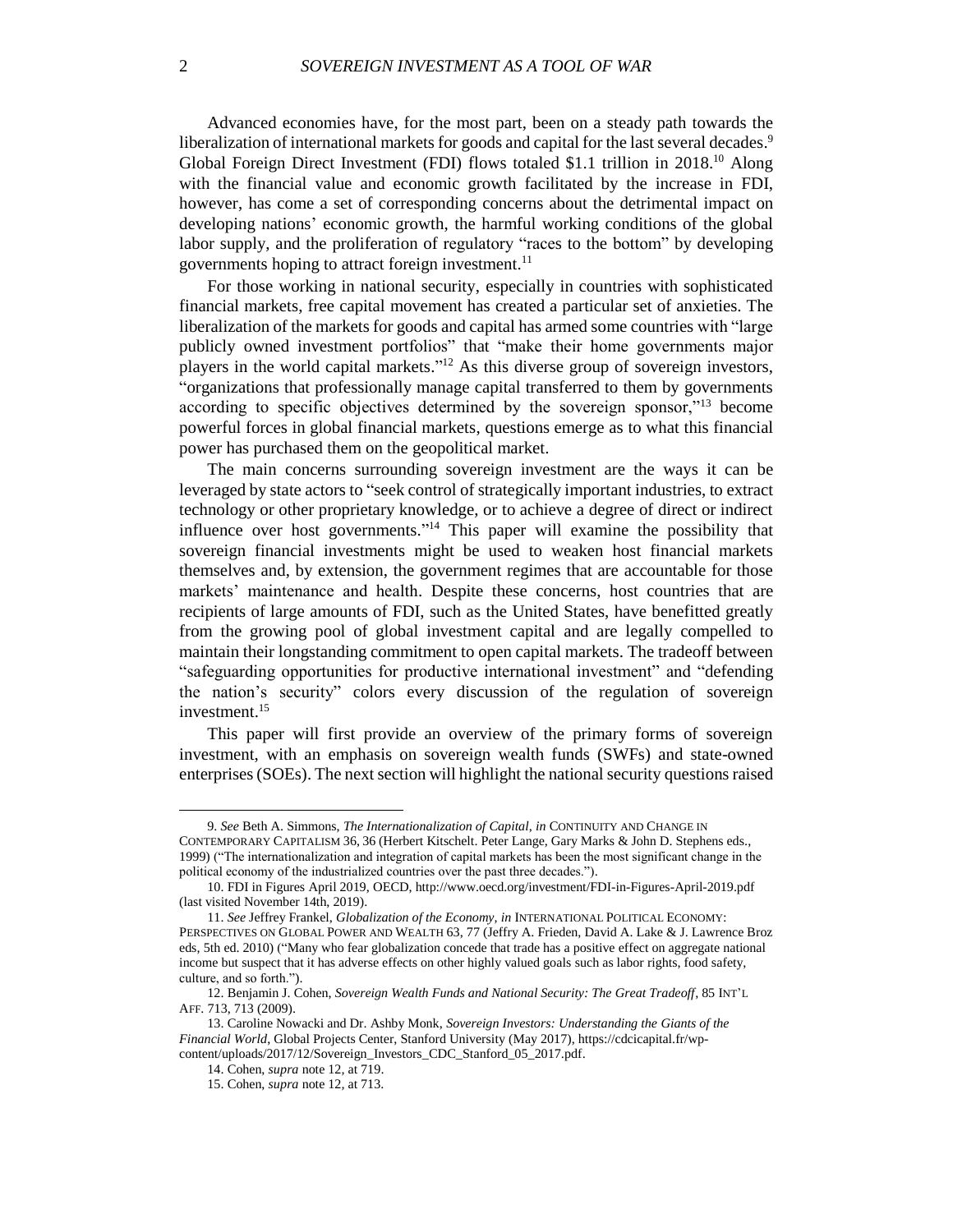by sovereign investment, with a particular focus on SWFs. Then the paper will discuss the existing international legal and regulatory scheme regarding FDI, with an emphasis on SWFs. Finally, the paper will consider potential national security challenges posed by SWFs in the future, examining them through more familiar and established national security paradigms in an effort to shine light on applicable international law, and frame a potential response by the United States.

II

# OVERVIEW OF SOVEREIGN INVESTMENT

Sovereign investments can generally be classified into four separate types: international reserves, public pension funds, SOEs, and SWFs.<sup>16</sup> International reserves are typically managed by governments and central banks to address any payment imbalances and execute monetary policy, while public pension funds tend to be held in local currency with "low exposure to foreign assets," constrained and guided by future liabilities to their pensioners.<sup>17</sup> This paper is more concerned with SOEs and SWFs, the "major manifestations of state capital in the international market," with a primary emphasis on SWFs. 18

Despite evoking overlapping national security concerns, SOEs and SWFs differ significantly in "their sources of funding as well as.... their mandate(s)."<sup>19</sup> SOEs are companies over which the state exercises significant or total control.<sup>20</sup> SOEs can include a "wide variety of entities" across a diverse set of industries. <sup>21</sup> While SOEs can receive state subsidies, they are primarily "funded through the proceeds of their activities…and focused on their respective industry." <sup>22</sup> Global investments of SOEs represent a much larger portion of total sovereign investment than SWFs.<sup>23</sup> This is due in part to the global economic prominence of China who in 2019, for the first time since Fortune began publishing its Global 500 in 1990, had more companies (129) than the United States (121) on the list.<sup>24</sup> 82 of the 129 Chinese firms in the Global 500 are SOEs.<sup>25</sup> According to Schmitt et al., investment by SOEs outside of China may account for up to 80% up all Chinese FDI outflows. <sup>26</sup> SOEs are "more prone than their private sector competitors to goal ambiguity, and tend to have limited internal and external constraints on management."<sup>27</sup>

<sup>16.</sup> Robert Kimmitt, *Public Footprints in Private Markets: Sovereign Wealth Funds and the World Economy*, FOREIGN AFFAIRS (Jan./Feb. 2008), https://www.foreignaffairs.com/articles/2008-01-01/publicfootprints-private-markets.

<sup>17.</sup> *Id.*

<sup>18.</sup> Wouter P.F. Schmit Jongbloed, Lisa E. Sachs & Karl P. Sauvant, *Sovereign Investment: An Introduction*, *in* SOVEREIGN INVESTMENT 3, 4 (Wouter P.F. Schmit Jongbloed, Lisa E. Sachs & Karl P. Sauvant eds., 2012).

<sup>19.</sup> *Id.* at 9.

<sup>20.</sup> Kimmitt, *supra* note 16.

<sup>21.</sup> Schmit et al., *supra* note 18, at 9.

<sup>22.</sup> *Id.* at 9.

<sup>23.</sup> *Id.* at 9–10.

<sup>24.</sup> Geoff Colvin, *It's China's World*, FORTUNE (July 22, 2019), https://fortune.com/longform/fortuneglobal-500-china-companies/.

<sup>25.</sup> *Id.*

<sup>26.</sup> Schmit et al., *supra* note 18, at 10.

<sup>27.</sup> Schmit et al., *supra* note 18, at 9.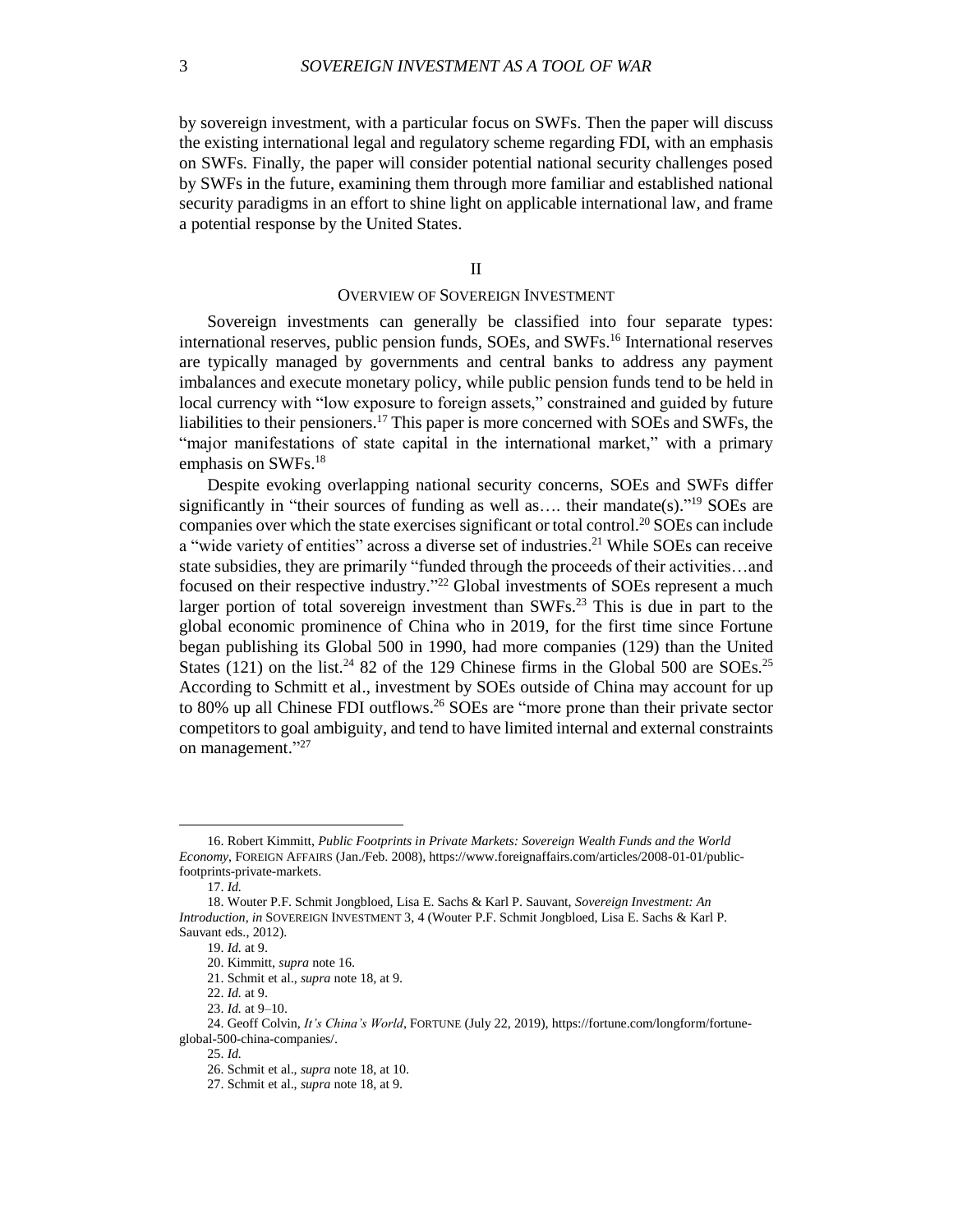SWFs are a newer phenomenon: the first SWF, the Kuwait Investment Authority, was formed in Kuwait in 1953. <sup>28</sup> SWFs are state-owned and "government-funded investment vehicles," <sup>29</sup> tasked with "manag(ing) some portion of the foreign exchange assets of a national government."<sup>30</sup> SWFs typically have no significant liabilities and are managed separately from other central bank reserves. <sup>31</sup> Funds are established for a number of different purposes, including the diversification of national wealth, the stabilization of national revenues, wealth distribution across generations, and other economic and social objectives.<sup>32</sup> As foreign exchange reserves accumulate, these countries wish to "deploy them strategically or at least earn higher returns than those available in US Treasury Bills or their foreign equivalents."<sup>33</sup> The International Monetary Fund (IMF) published a SWF "Taxonomy Based on Policy Objectives," outlining the different SWF policy orientations:

*Stabilization funds* are set up by countries rich in natural resources to insulate the budget

and economy from volatile commodity prices (usually oil). The funds build up assets during the years of ample fiscal revenues to prepare for leaner years. *Savings funds* are intended to share wealth across generations. For countries rich in natural resources, savings funds transfer nonrenewable assets into a diversified portfolio of international financial assets to provide for future generations, or other long-term objectives.

*Reserve investment corporations* are funds established as a separate entity either to reduce the negative cost-of-carry of holding reserves or to pursue investment policies with higher returns. Often, the assets in such arrangements are still counted as reserves.

*Development funds* allocate resources for funding priority socioeconomic projects, such as infrastructure.

*Pension reserve funds* have identified pension and/or contingent-type liabilities on the government's balance sheet.<sup>34</sup>

The Kuwait Investment Authority is a paradigmatic example of a savings fund, "deliberately designed to provide for the day when the emirate's oil wells run dry."<sup>35</sup>

There is no one fund model, and they vary greatly in their governance, strategic objectives, appetite for risk, and operational transparency.<sup>36</sup> SWFs tend to fall into one of two categories based on their core funding source. Commodity SWFs are funded by

<sup>28.</sup> Salar Ghahramani, *Sovereign Wealth Funds, Transnational Law, and the New Paradigms of International Financial Relations*, 8 YALE J. INT'L AFF. 52, 53 (2013).

<sup>29.</sup> Schmit et al., *supra* note 18, at 4.

<sup>30.</sup> Cohen, *supra* note 12, at 715.

<sup>31.</sup> *Id.* at 715.

<sup>32.</sup> *See* Schmit et al., *supra* note 18, at 5 ("Sovereign wealth funds are established for a number of reasons.").

<sup>33.</sup> Lawrence Summers, *Funds that shake capitalist logic*, FINANCIAL TIMES (July 29, 2007), https://www.ft.com/content/bb8f50b8-3dcc-11dc-8f6a-0000779fd2ac.

<sup>34.</sup> Sovereign Wealth Funds: IMF Global Financial Stability Report (GFSR), INTERNATIONAL MONETARY FUND, https://www.imf.org/external/pubs/ft/gfsr/2007/02/pdf/annex12.pdf (last visited, December 13th, 2019).

<sup>35.</sup> Cohen, *supra* note 12, at 715.

<sup>36.</sup> *Id.* at 715–16.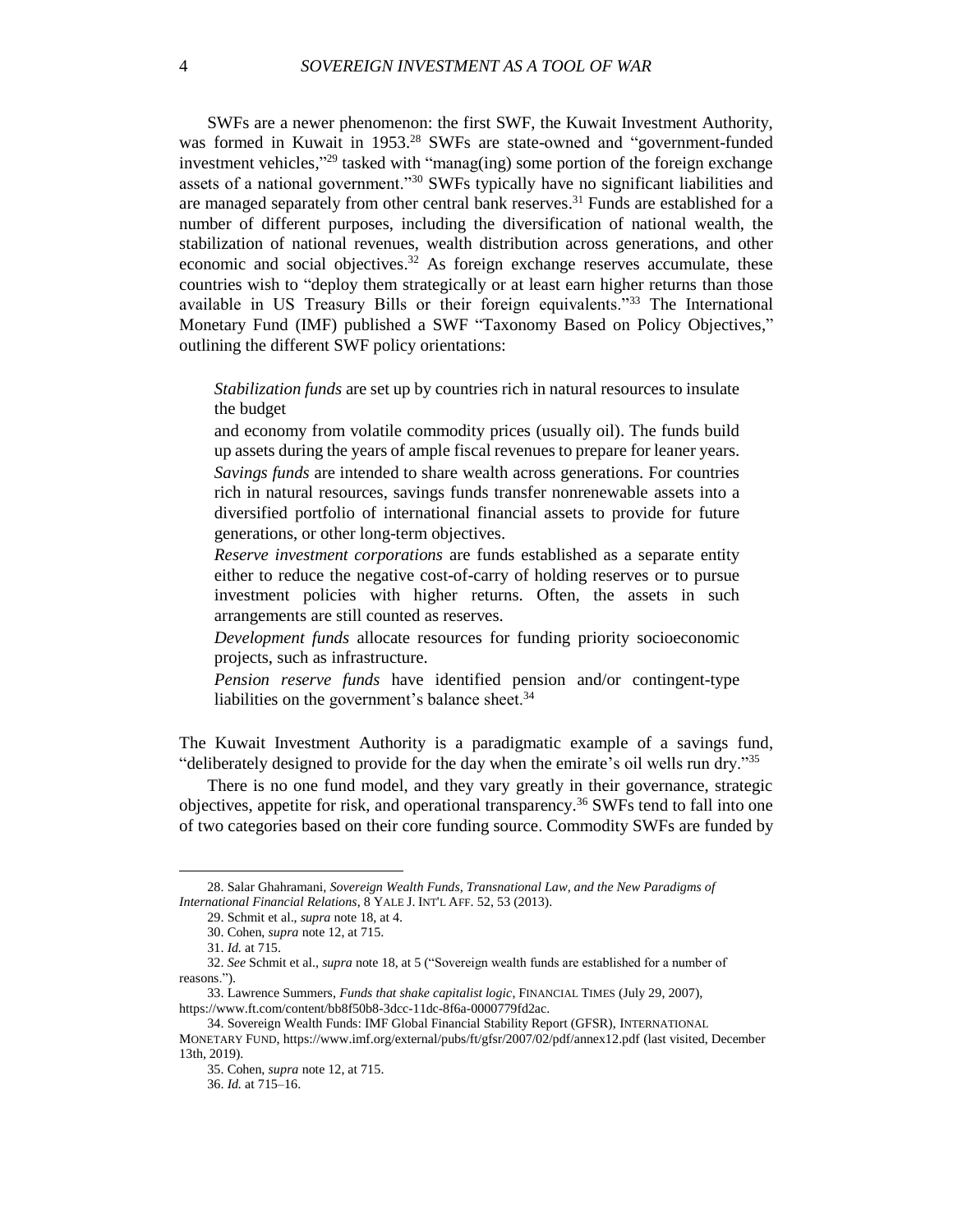commodity exports, almost always oil and gas revenues. <sup>37</sup> Other SWFs are capitalized by the transfers of official foreign exchange reserves by countries with built-up balanceof-payment surpluses. <sup>38</sup> Norway, Abu Dhabi, and Kuwait are prototypical oil-exporting SWFs, while China and Singapore have large investment vehicles funded through excess foreign reserves.<sup>39</sup> Total assets under management by SWFs were approaching eight trillion dollars in 2018,<sup>40</sup> certainly "large enough to be systemically significant."<sup>41</sup>

Figure 1 shows the largest SWFs by total assets.

# **Figure 1**<sup>42</sup>

| Fund                                              | <b>Total Assets</b><br>(Billions USD) |
|---------------------------------------------------|---------------------------------------|
| Norway Government Pension Fund Global             | \$1,099                               |
| China Investment Corporation                      | \$941                                 |
| Abu Dhabi Investment Authority                    | \$697                                 |
| Kuwait Investment Authority                       | \$592                                 |
| Hong Kong Monetary Authority Investment Portfolio | \$509                                 |
| GIC Private Limited (Singapore)                   | \$440                                 |
| National Council for Social Security Fund (China) | \$438                                 |
| SAFE Investment Company (China)                   | \$418                                 |
| Temasek Holdings (Singapore)                      | \$375                                 |
| <b>Qatar Investment Authority</b>                 | \$328                                 |

*Note: As of November 2019*

Because SWFs are financed by export revenues, their funding has been fueled by "the rise of commodity prices and global payments imbalances" in the last several decades.<sup>43</sup> Economist Raghuram Rajan tracks these trade imbalances between countries to "prior patterns of growth," <sup>44</sup> where developing (and some developed) countries committed to an "export-led managed-growth strategy," considered to be "the primary path out of poverty in the post-war era."<sup>45</sup> Many SWFs were born out of this dynamic,

<sup>37.</sup> Kimmitt, *supra* note 16.

<sup>38.</sup> *Id.*

<sup>39.</sup> *See* Cohen, *supra* note 12, at 716 ("In simplest terms, the universe of SWFs may be said to be dominated by three classes of countries: seven Arab oil exporters (Abu Dhabi, Algeria, Dubai, Kuwait, Libya, Qatar, Saudi Arabia); two non-Arab oil exporters (Norway, Russia), and three emergent East Asian economies (China, Hong Kong and Singapore).").

<sup>40.</sup> Claire Milhench. *Global sovereign fund assets jump to \$7.45 trillion: Preqin*, REUTERS (Apr. 12, 2018), https://www.reuters.com/article/us-global-swf-assets/global-sovereign-fund-assets-jump-to-7-45-trillionpreqin-idUSKBN1HJ2DG.

<sup>41.</sup> Kimmitt, *supra* note 16.

<sup>42.</sup> Top 87 Largest Sovereign Wealth Fund Rankings by Total Assets, SOVEREIGN WEALTH FUND INSTITUTE, https://www.swfinstitute.org/fund-rankings/sovereign-wealth-fund (last visited December 12th, 2019).

<sup>43.</sup> Cohen, *supra* note 12, at 715.

<sup>44.</sup> RAGHURAM RAJAN, FAULT LINES: HOW HIDDEN FRACTURES STILL THREATEN THE WORLD ECONOMY 7 (2010).

<sup>45.</sup> *Id.* at 47.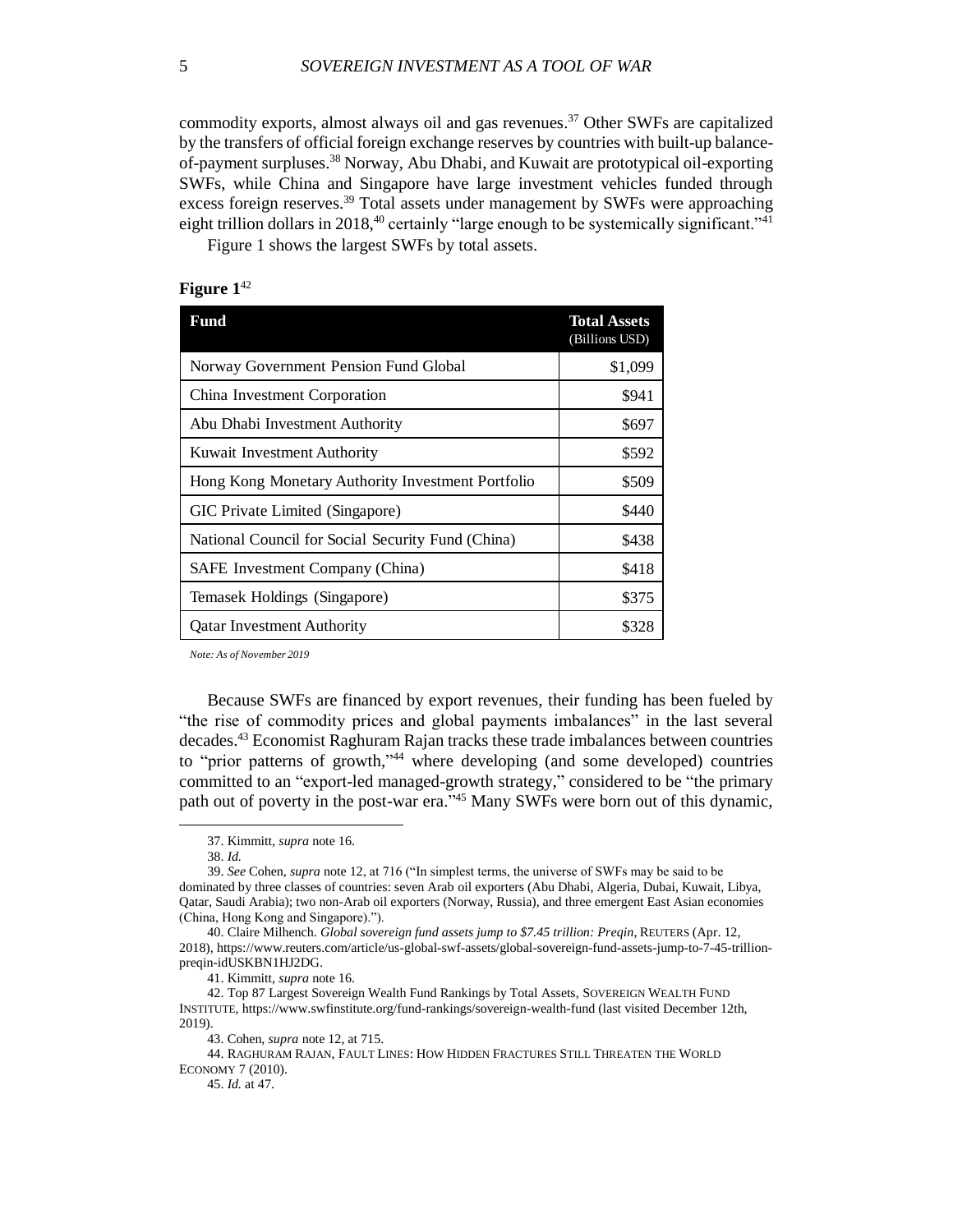and act as one outlet for the investment capital accumulated by trade surplus countries. The global trade imbalance has therefore been a major "motor" behind sovereign funds, <sup>46</sup> with exporting "countries like China financing the unsustainable consumption of rich countries like the United States." <sup>47</sup> It was the U.S. financial sector's role as bridge "between an overconsuming and overstimulated United States and an underconsuming, understimulated rest of the world" that precipitated the events of the 2007–08 Financial Crisis, <sup>48</sup> and brought SWFs into a prominent role in the public discourse. 49

During the financial crisis, as SWFs "flush with U.S. dollar-denominated cash from once-booming commodities prices and trade surpluses," stepped in to recapitalize fledgling financial institutions.<sup>50</sup> Between mid-2007 and January 2008, SWFs were involved in at least nineteen "headline-grabbing deals" involving once-venerable banks like UBS and Morgan Stanley.<sup>51</sup> Merrill Lynch, for example, sold a five billion dollars stake to Singapore's Temasek Holdings in December 2017, <sup>52</sup> and another almost seven billion stake to the Kuwait Investment Authority in January 2018.<sup>53</sup> Financial institutions suffering from severe and rapid declines in confidence were the beneficiaries of large, swift injections of capital, frequently with little or no governance or oversight requirements attached. 54

The crisis experience highlighted clearly the positive effect of SWFs. For host countries, SWFs offered "access to sizeable inflows of capital….and stabilize[d] capital markets in moments of stress."<sup>55</sup> SWFs' long-term investing strategies, and relative insulation from "short-term volatility," make them appealing investors who are unlikely to "liquidate their positions quickly" due to regulatory pressure or investor dissatisfaction.<sup>56</sup> However the extent to which large American and European financial institutions, some at one-time among the most esteemed business entities on earth, relied on these funds "caused serious concern among some observers, calling for a rigorous regulation of the funds and their activities." <sup>57</sup> There was a belief at the time that 2007–08 foretold increased influence of SWF in global capital markets. <sup>58</sup> This has not happened, perhaps due in part to the backlash in host countries concerning the "risks and costs of such sovereign investment," or the painful economic realities these funds

<sup>46.</sup> Sebastian Mallaby, *The Next Globalization Backlash: Wait Til the Kremlin Starts Buying Our Stocks*, WASH. POST (June 25, 2007).

<sup>47.</sup> RAJAN, *supra* note 44, at 7; *see also* JEFFREY A. FRIEDEN & MENZIE D. CHINN, LOST DECADES: THE MAKING OF AMERICA'S DEBT CRISIS AND THE LONG RECOVERY (2011) ("There have been tidal waves of international capital flows to and from borrowing nations for centuries. But there has rarely been a capital flow cycle quite so enormous in its upswing as the American borrowing boom of 2001–2007, and there has rarely been a crash quite so dramatic or so global as the American collapse of 2008").

<sup>48.</sup> RAJAN, *supra* note 44, at 6.

<sup>49.</sup> Ghahramani, *supra* note 28, at 57.

<sup>50.</sup> Mark Gordon & Sabastian v. Niles, *Sovereign Wealth Funds: An Overview*, *in* SOVEREIGN INVESTMENT 24, 24 (Wouter P.F. Schmit Jongbloed, Lisa E. Sachs & Karl P. Sauvant eds., 2012).

<sup>51.</sup> *Id.*

<sup>52.</sup> Eric Dash, *Merrill Lynch Sells Stake to Singapore Firm*, N.Y. TIMES (Dec. 25, 2007), [https://www.nytimes.com/2007/12/25/business/25merrill.html.](https://www.nytimes.com/2007/12/25/business/25merrill.html)

<sup>53.</sup> *Kuwait Investment Authority Backs Merrill Lynch*, SOVEREIGN WEALTH FUND INSTITUTE (Jan. 25, 2008), [https://www.swfinstitute.org/news/18278/kuwait-investment-authority-backs-merrill-lynch.](https://www.swfinstitute.org/news/18278/kuwait-investment-authority-backs-merrill-lynch)

<sup>54.</sup> Gordon & Niles, *supra* note 50, at 24.

<sup>55.</sup> Cohen, *supra* note 12, at 717.

<sup>56.</sup> Kimmitt, *supra* note 16.

<sup>57.</sup> Ghahramani, *supra* note 28, at 57.

<sup>58.</sup> Gordon & Niles, *supra* note 50, at 24.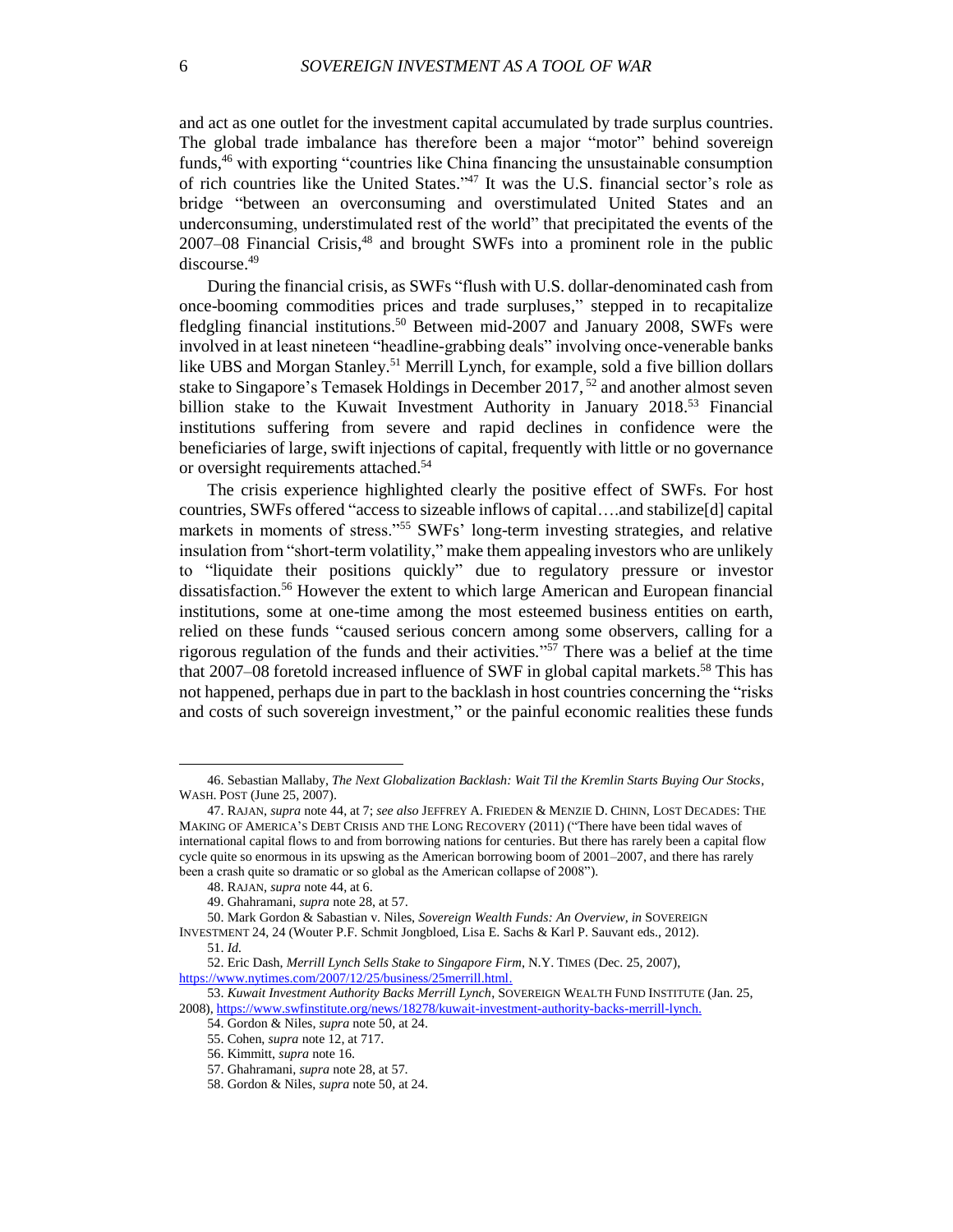faced in the years of recession that followed the crisis.<sup>59</sup> The New York Times estimated in 2009 that Temasek had lost up to two billion dollars on its Merrill investment. <sup>60</sup> What did occur, however, was a reinvigoration of the discussion around host national security and sovereign investment. <sup>61</sup> The following section will examine more closely the conventional national security concerns associated with SOE and SWF investment, with a particular focus on the concerns around the growing role of SWF in global financial markets.

# III

# SOVEREIGN INVESTMENT, SOVEREIGN WEALTH FUNDS, AND NATIONAL SECURITY

Despite the long-held commitment by the United States and other Organisation for Economic Co-operation and Development (OECD) countries to the free flow of capital, host country governments have begun to approach FDI with more caution and an eye towards potential national security consequences. Two failed investments by SOEs shone a light on sovereign investment even before the national attention given SWFs during the financial crisis. In 2005, the government-owned China National Offshore Oil Corporation (CNOOC) made a failed attempt to acquire American oil company UNOCAL.<sup>62</sup> The deal faced significant public backlash and bipartisan political opposition rooted in anxiety about oil's central role to American national security.<sup>63</sup> For Chinese officials, the incident was political, and an indication that the US was not as open to foreign investment as its formal policies might suggest.<sup>64</sup> The following year, Congress again "hit the alarm button" in response to news that state-owned Dubai Ports World, through its acquisition of Peninsular & Oriental Steam Navigation, was "set to assume management of some terminals at five large U.S. ports."<sup>65</sup> The potential for the ports to be used to onload terrorist weapons and explosives from the Middle East, despite the unlikelihood and repeated security assurances from Dubai Ports, was more than U.S. officials could stomach. <sup>66</sup> In 2007, Congress passed the Foreign Investment

 $\overline{a}$ 

63. *See* Steve Lohr, *Unocal Bid Opens Up New Issues of Security* (July 13, 2005)

<sup>59.</sup> *Id.*

<sup>60.</sup> *See Tallying Up Temasek's Losses on Merrill*, N.Y. TIMES DEALBOOK (Jan. 8, 2009). <https://dealbook.nytimes.com/2009/01/08/tallying-up-temaseks-losses-on-merrill/> ("After re-upping with an additional \$900 million investment, Temasek spent a total of \$5.9 billion in Merrill stock. With the recent conversion into BofA shares, it now holds Bank of America stock worth just \$2.59 billion, based on Wednesday's closing price.").

<sup>61.</sup> *See Sovereign Wealth Funds: Foreign Policy Consequences in an Era of New Money: Hearing Before the Comm. on Foreign Relations*, 110th Cong. 2 (2008) ("Should we be concerned that the Governments of Russia and China control billions of dollars in assets and directly invest in U.S. institutions and companies?") (statement of Sen. Joseph Biden, Jr., Chairman, S. Comm. on Foreign Relations).

<sup>62.</sup> Matt Pottinger, Russell Gold, Michael M. Phillips & Kate Linebaugh, *Cnooc Drops Offer for Unocal, Exposing U.S.-Chinese Tensions: Delay Imposed by Fierce Foes In Congress*, Plus Missteps By Bidder, Doomed Move, WALL ST. J. (Aug. 3, 2005), [https://www.wsj.com/articles/SB112295744495102393.](https://www.wsj.com/articles/SB112295744495102393)

<https://www.nytimes.com/2005/07/13/business/worldbusiness/unocal-bid-opens-up-new-issues-of-security.html> ("The takeover offer has prompted a gathering groundswell in Congress to make sure oil is defined as a product vital to America's national security.").

<sup>64.</sup> Gordon & Niles, *supra* note 50, at 34.

<sup>65.</sup> Bill Spindle, Neil King Jr. & Glenn *R.* Simpson, *In Ports Furor, a Clash Over Dubai: Where Bush Sees an Ally, Foes in Congress See Links to Terrorism*, (Feb. 23, 2006) [https://www.wsj.com/articles/SB114066714703481063.](https://www.wsj.com/articles/SB114066714703481063)

<sup>66.</sup> *Id.*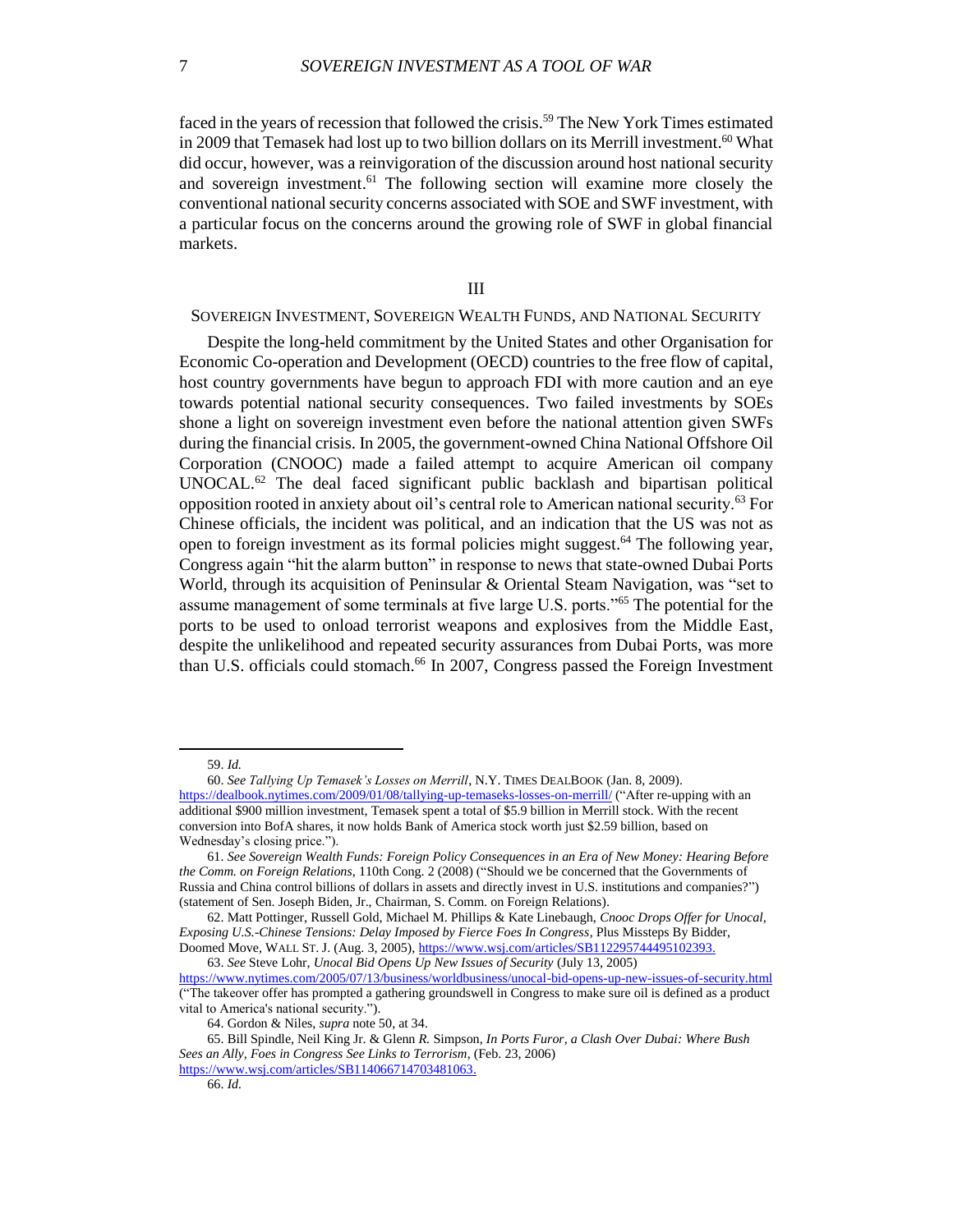Security Act of 2007 (FINSA), $67$  "enhanc(ing) the scope of authority of the U.S. government's Committee on Foreign Investment in the United States (CFIUS), an oversight agency of the U.S. Department of the Treasury." <sup>68</sup> CFIUS reviews any FDIs that implicate national security concerns, and can "recommend to the President blockage of foreign government investments that are deemed to have potentially adverse national security implications." <sup>69</sup> Though CNOOC and Dubai Ports were SOE transactions, concerns provoked are similar to the worries many hold over SWF interests in host companies. <sup>70</sup> It also highlighted the "U.S. Government's commitment to close scrutiny of foreign investment in critical U.S. industries."<sup>71</sup>

So why has much of the focus recently been on SWFs? SWFs are not the only sovereign investment vehicle that raises national security questions, but they are perhaps the most useful lens through which to discuss the topics. SWFs have grown substantially in the last few decades, and, despite the caution they have exercised postcrisis, will continue to be a growing presence in global financial markets.<sup>72</sup> Further, "SWFs raise issues that also bear on other types of sovereign investment -- financialmarket issues, which also relate to international reserves and public pension funds, and investment issues, which also relate to SOEs." <sup>73</sup> A general lack of transparency is worrisome for observers, given that many funds are "highly secretive."<sup>74</sup> The fact that fund managers are only accountable to their governments may make their decisionmaking more nimble. A further "turning point" was the formation of SWFs in China and Russia in the mid-2000s, "two countries with unmistakable geopolitical ambitions." <sup>75</sup> The introduction of "two major powers with pockets deep enough to make a real impact" further prompted a reconsideration of "the role of big Arab oil exporters, whose strategic interests also could not always be expected to coincide precisely with those of the US or other western nations."<sup>76</sup> The SWF-focused considerations discussed in the rest of the paper may overlap significantly with corresponding concerns about other forms of sovereign investments.

For this discussion, national security concerns surrounding SWFs can be categorized intro three main buckets. The first is concerned with use of state-controlled SWFs "to seek control of strategically important industries,"<sup>77</sup> such as telecommunications, news and media, energy, seaport, financial services, and other dual use industries.<sup>78</sup> The worry is this control can be leveraged to further the military positions of the funds' state backers, or, in the case of escalating tensions, fund assets could be used directly against the host country.<sup>79</sup> The second concern surrounds state actors gaining, through the fund, access to sensitive or proprietary technology or

 $\overline{\phantom{a}}$ 

73. *Id.*

79. *Id.*

<sup>67.</sup> *CFIUS Reform: The Foreign Investment & National Security Act of 2007* (FINSA), DEPARTMENT OF TREASURY, https://www.treasury.gov/resource-center/international/foreign-investment/Documents/Summary-FINSA.pdf.

<sup>68.</sup> Thomas A. Hemphill, *Sovereign Wealth Funds: National Security Risks in a Global Free Trade Environment*, 52 THUNDERBIRD INT. BUS. REV. 551, 556 (2010).

<sup>69.</sup> *Id.* at 556–557.

<sup>70.</sup> *Id.*

<sup>71.</sup> Gordon & Niles, *supra* note 50, at 37.

<sup>72.</sup> Kimmitt, *supra* note 16.

<sup>74.</sup> Cohen, *supra* note 12, at 716.

<sup>75.</sup> Cohen, *supra* note 12, at 719.

<sup>76.</sup> *Id.*

<sup>77.</sup> *Id.*

<sup>78.</sup> Ghahramani, *supra* note 28, at 57–58.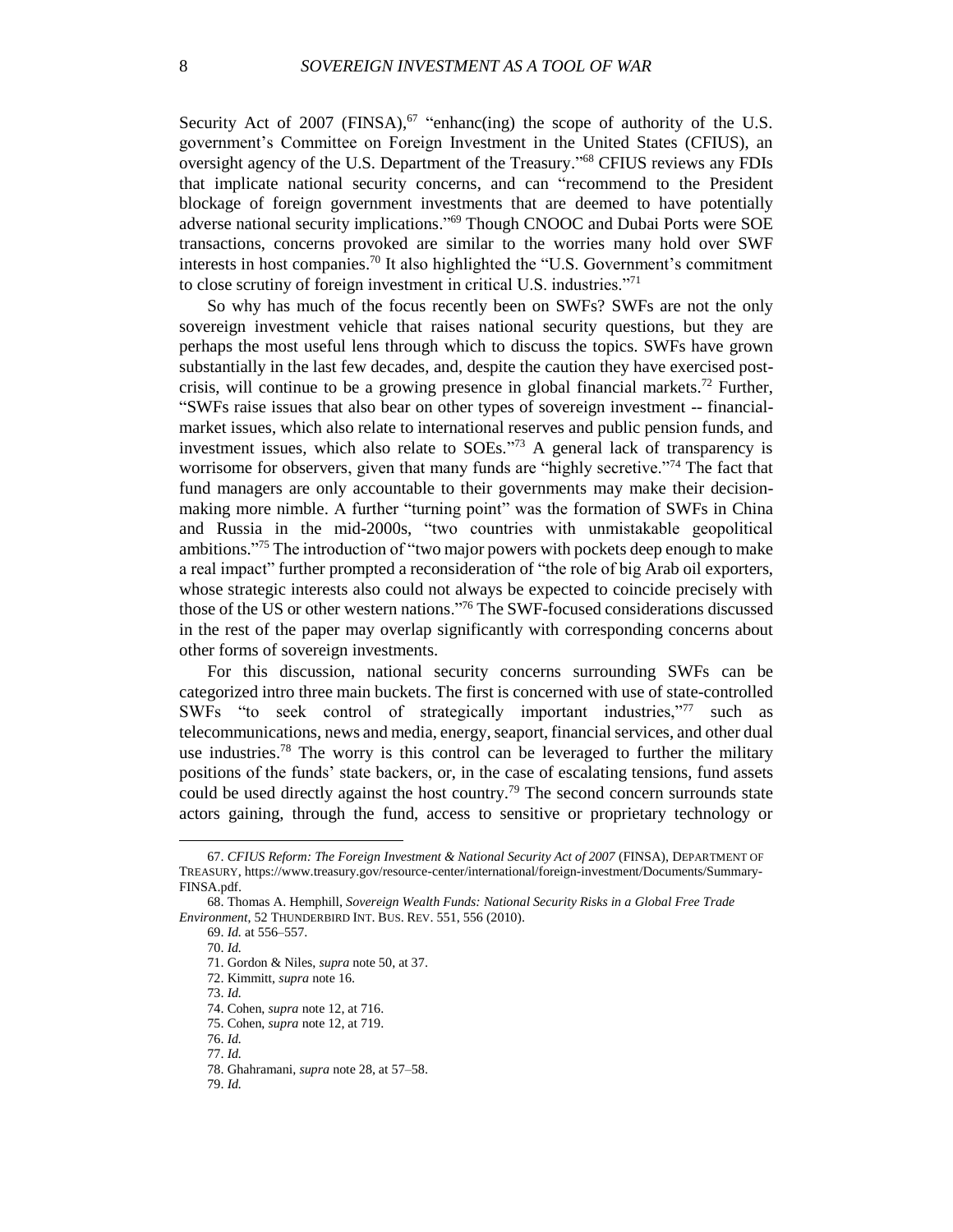information.<sup>80</sup> "Corporate intelligence" only available to insiders could be transferred to "a rival company in (the SWF's) own country," or even to the military and other defense industries, to increase domestic competitiveness. <sup>81</sup> One of the issues raised during the failed CNOOC Unocal deal was Unocal's "underwater terrain-mapping technology used for offshore oil exploration that might also be useful in navigation for the Chinese military's growing fleet of submarines."<sup>82</sup>

The third concern raised is that SWFs' financial power can be used to disrupt or distort financial markets themselves via direct investment in equity, or even debt, markets. This can be done to generally weaken or destabilize a country, harm the reputation and legitimacy of elected leaders, or to induce a preferred action by a host country. The stability of financial markets is in and of itself a "sensitive national competitiveness issue."<sup>83</sup> "Since SWFs are an outgrowth of domestic and international economic and financial policies, it makes sense to consider them in terms of their potential impact on financial stability."<sup>84</sup> One indisputable lesson from the 2007–08 crisis is that the American financial system, and therefore the global financial system, is susceptible to rapid declines in confidence and great instability. $85$  Further, the innovation and complexity, and associated risks, of financial products and machinations outpaced what existing administrative and regulatory regimes were equipped to effectively track, understand, and mitigate.<sup>86</sup>

The asset classes in which SWFs may invest in are "theoretically unlimited," constrained only by their own imposed restrictions of regulations in the host country.<sup>87</sup> SWFs can perform the same functions as other investment funds, and "even 'short' a market, an asset, or a company."<sup>88</sup> This sort of threat seems at the same time the most confusing to imagine, and perhaps the most difficult to anticipate and detect. State orchestrated geopolitical SWF investing activities, towards a geopolitical or even military objective, would be more nebulous and complex than an attempt to control physical assets or acquire trade or defense secrets.

Conceding that there are many details missing in Paulson's account, it is into this third bucket that the Treasury Secretary's story from the 2008 Beijing Olympics seems to fall. Russia saw how the crisis had shaken the confidence not only of investors in the American financial markets, but also of American voters in the Bush Administration and the federal government itself. If Russia's intention was in fact to force the U.S. to intervene in Fannie and Freddie, it is an example of sovereign investors using their financial holdings in other countries for a geopolitical purpose. It is also representative of how much discretion governments can exercise over their sovereign investment vehicles when they are the only key stakeholder. While the 2007–08 facts can seem idiosyncratic, and China has trillions of reasons not to sabotage the U.S. financial systems, the concerns are emblematic of the political objectives that may color

<sup>80.</sup> Cohen, *supra* note 12, at 719.

<sup>81.</sup> Ghahramani, *supra* note 28, at 58.

<sup>82.</sup> Lohr, *supra* note 63.

<sup>83.</sup> Hemphill, *supra* note 68, at 556.

<sup>84.</sup> Kimmitt, *supra* note 16.

<sup>85.</sup> *See e.g.*, Paulson, *supra* # at xiii ("The pace of events during the financial crisis of 2008 was truly breathtaking"); *see also* SORKIN, supra note 5, at 88 ("…confidence in the global financial system was rapidly eroding, and liquidity was evaporating.")

<sup>86.</sup> See RAJAN, *supra* note 44, at 155 ("There is substantial evidence that government intervention and regulatory failure had as much of a role to play in this crisis as private-sector failure . . .")

<sup>87.</sup> Ghahramani, supra note 28, at 52.

<sup>88.</sup> *Id.* at 53.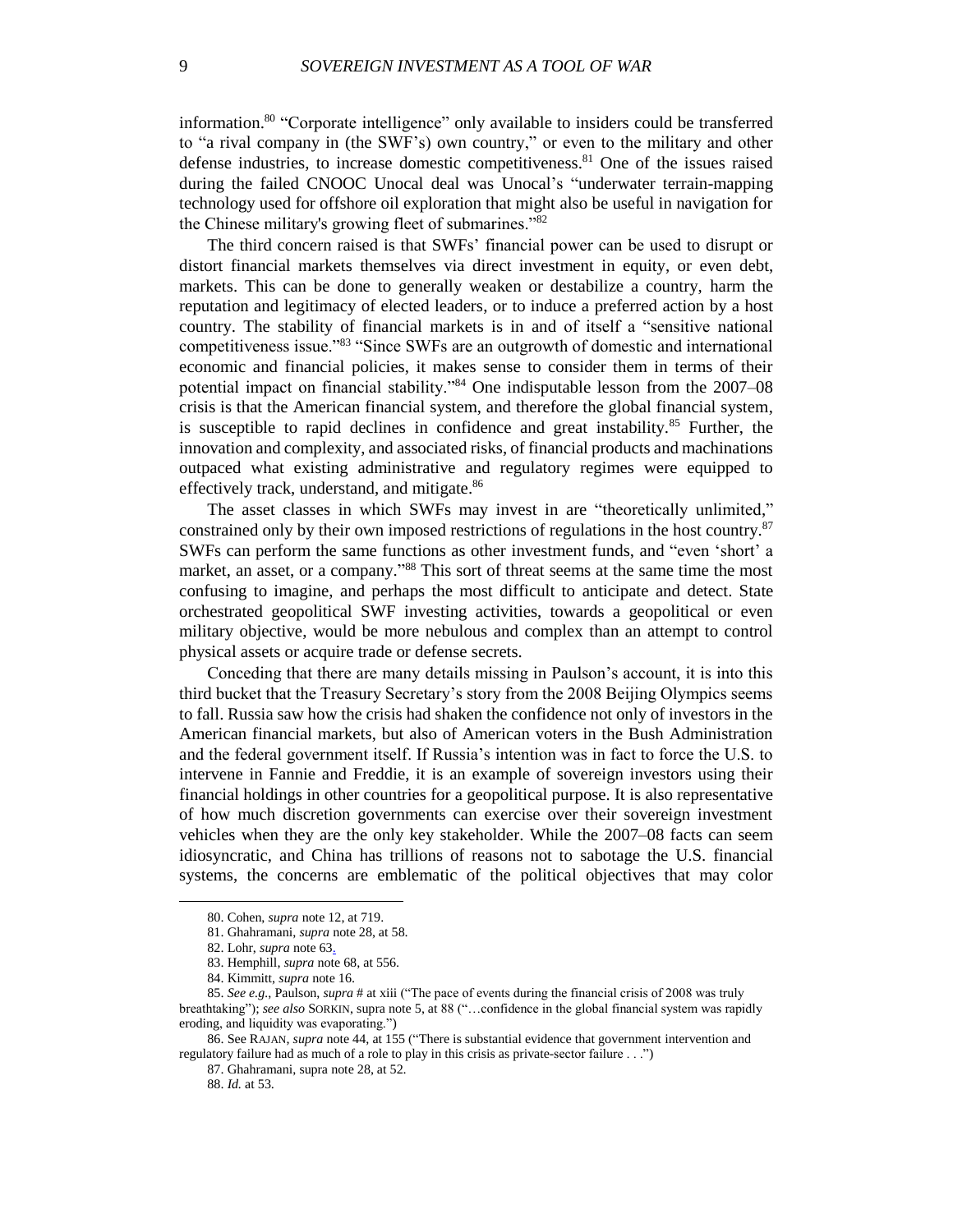sovereign investment strategies, and the mechanisms that could be employed towards non-financial ends.

These key national security concerns are exacerbated by the lack of transparency and unclear corporate governance that obscures SWF activities and shields insight into their management and operations. SWFs, with some exceptions, tend to suffer from a general lack of transparency, often foregoing any disclosures related to their investment strategy or balance sheet.<sup>89</sup> This lack of transparency "impedes an understanding of their market efficiency and regulatory compliance and thus gives rise to an information disparity that as a general matter makes it harder for any interested person to allay suspicions of secretive investment strategies.<sup>90</sup> Without the kind of disclosures often compelled by host country domestic corporate or securities law, it is difficult to obtain clarity regarding SWF operations, understand the motivations of their key stakeholders and sponsors, and the operational involvement of the central government. Thus, "suspicions surrounding their activities abound."<sup>91</sup>

Unlike the private investment vehicles in host countries that are likewise seeking high yields, such as private equity and hedge funds, "SWFs are not necessarily driven by a need to generate a profit."<sup>92</sup> They are also not tied to the same three, five, or ten year time horizons that constrain typical private funds and drive their investment strategies. Further, SWF operators and managers answer primarily to a single key stakeholder, rather than a dispersed set of investors to whom they might owe a legally binding duty. "The government as a shareholder, by means of investments through SWFs, distinguishes itself from other shareholders because the government may draw benefits from its participation in ways that other shareholders cannot."<sup>93</sup> In other words, "a government-owned investment fund may be motivated by strategic, noncommercial considerations in its investment decision-making calculus," <sup>94</sup> and the investment strategies they can employ are "unlimited."<sup>95</sup> As Larry Summers summarized in 2007, writing for the Financial Times,

The logic of the capitalist system depends on shareholders causing companies to act so as to maximise the value of their shares. It is far from obvious that this will over time be the only motivation of governments as shareholders. They may want to see their national companies compete effectively, or to extract technology or to achieve influence.<sup>96</sup>

Given the opaqueness surrounding the goals and operations of these funds, particular concern has been expressed regarding their equity investments, <sup>97</sup> especially when SWFs

<sup>89.</sup> Hemphill, *supra* note 68, at 553.

<sup>90.</sup> Schmit et al., *supra* note 18, at 12–14.

<sup>91.</sup> Ghahramani, *supra* note 28, at 62.

<sup>92.</sup> Hemphill, *supra* note 68, at 556.

<sup>93.</sup> Bart De Meester, *International Legal Aspects of Sovereign Wealth Funds: Reconciling International Economic Law and the Law of State Immunities with a New Role of the State*, LEUVEN CENTRE FOR GLOBAL GOVERNANCE STUDIES, https://ghum.kuleuven.be/ggs/publications/working\_papers/2009/20demeester.

<sup>94.</sup> Hemphill, *supra* note 68, at 556.

<sup>95.</sup> Ghahramani, *supra* note 28, at 52.

<sup>96.</sup> Summers, *supra* note 33.

<sup>97.</sup> Ghahramani, *supra* note 28, at 62 ("There are, of course, legitimate policy questions to be asked…. Should SWFs be prohibited from short-selling? Should SWFs be able to become majority shareholders or have a controlling stake in the host countries' companies?").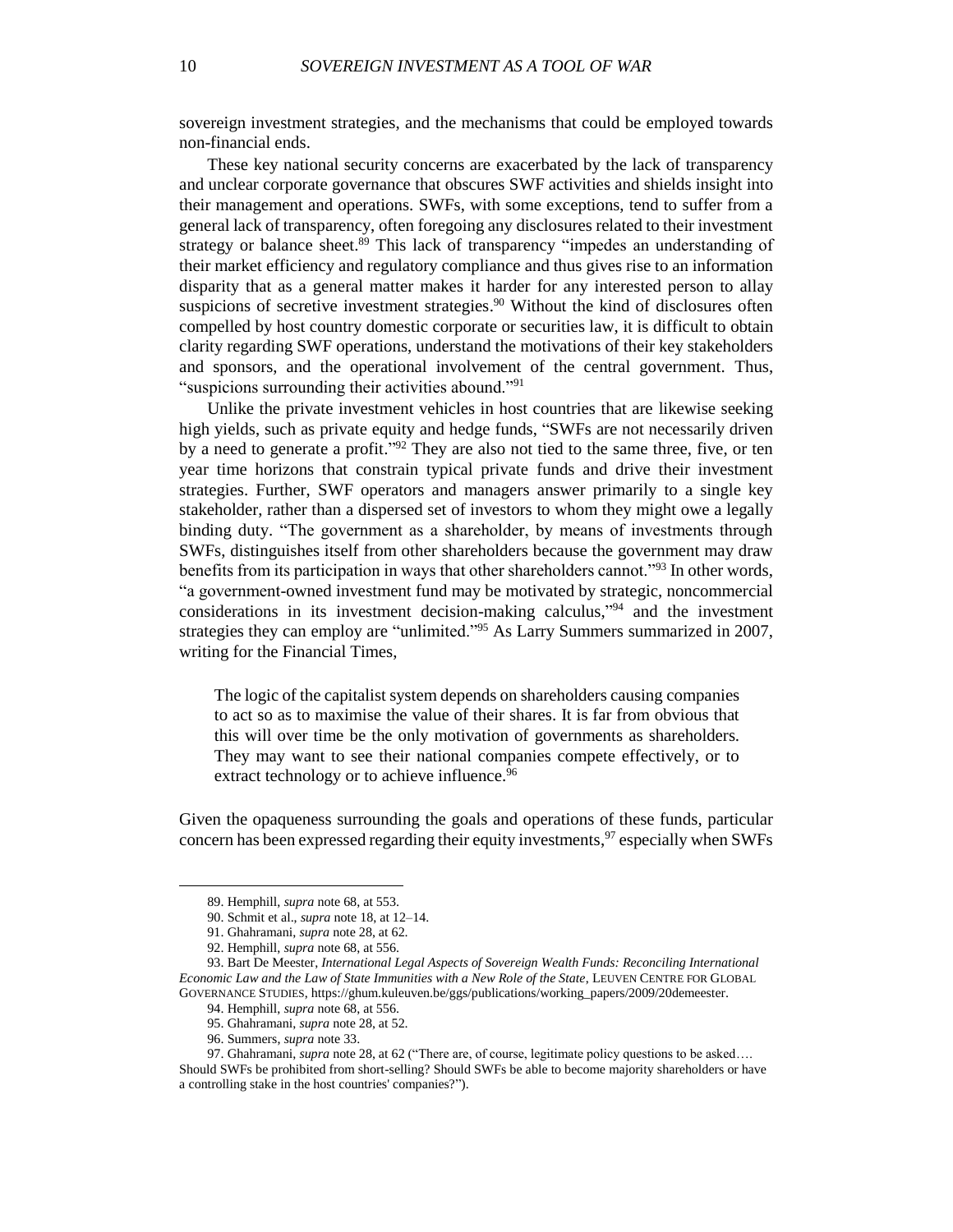are attempting to purchase controlling equity stakes in host corporations.<sup>98</sup> SWFs themselves have acknowledged that "as a result of the SWFs' increasing level of assets invested in public and private equity holdings, they are exercising greater influence on corporate governance practices." <sup>99</sup> Commenters therefore see less risk when SWFs, rather than directly purchase securitized assets directly, invest through intermediary asset managers who are subject to host country oversight, like Blackstone.<sup>100</sup>

Most discussions of SWFs and national security acknowledge the many reasons to be skeptical about the potential for SWFs to be used as tools of geopolitics of war, identifying "no proof at this point suggesting the SWFs make equity investment decisions based on malicious intent or geopolitics."<sup>101</sup> SWF countries certainly have strong incentives to maintain good relationships with the host countries.<sup>102</sup> "While the OECD economies…might need SWF investment, it is equally true that capital exporters need America and Europe to keep their jurisdictions open to capital inflows."<sup>103</sup> However unlikely it is that any of these national security fears manifest, it is still prudent to evaluate how the United States might be constrained in its response. Since the bulk of scholarship written about SWFs in the years following the crisis, tensions with big players like China and Russia deteriorated. <sup>104</sup> The discussion going forward will not attempt to forecast the likelihood of these occurrence, but instead focus on how the international regulatory regime currently treats sovereign investment, and the way that law might structure any strategic, geopolitical, or military actions by SWFs.

#### IV

#### INTERNATIONAL LAW AND SOVEREIGN INVESTMENT

SWFs pose a significant "regulatory challenge" for global monetary governance.<sup>105</sup> Domestic law and institutions are perhaps the simplest measure a host country can take to quell concerns about the national security threat of SWFs. Under FINSA, the United States Treasury's CFIUS, for example, can review any "merger, acquisition of takeover" by a "foreign person" that might result in foreign control of a U.S.-based entity.<sup>106</sup> Investing parties can voluntarily submit any transaction for review, or an investment will be reviewed if any CFIUS committee member believes that it may have "adverse impacts on the national security."<sup>107</sup> Other host countries have similar domestic regulatory schemes: the UK, Germany, Canada, and Japan have also enacted restrictions on foreign ownership.<sup>108</sup> However domestic law cannot come close to

<sup>98.</sup> De Meester, *supra* note 93, at 8.

<sup>99.</sup> *Sovereign Wealth Funds Generally Accepted Principles and Practices, "Santiago Principles"*, INTERNATIONAL WORKING GROUP OF SOVEREIGN WEALTH FUNDS, 3 (Oct. 2008) [hereinafter *Santiago Principles*].

<sup>100.</sup> Summers, *supra* note 33.

<sup>101.</sup> Ghahramani, *supra* note 28, at 62.

<sup>102.</sup> Cohen, *supra* note 12, at 724.

<sup>103.</sup> *Sovereign Wealth Funds: Foreign Policy Consequences in an Era of New Money: Hearing Before the Comm. on Foreign Relations*, 110th Cong. 17 (2008) (statement of Daniel W. Drezner, Jr., Professor of International Politics, Tufts University).

<sup>104.</sup> *See* Holly Ellyatt, *Are Russia and China the best of friends now? It's complicated, analysts say*, CNBC (Sep. 27, 2019), https://www.cnbc.com/2019/09/27/russia-and-chinas-relationship--how-deep-does-itgo.html.

<sup>105.</sup> Cohen, *supra* note 12, at 731.

<sup>106.</sup> Ghahramani, *supra* note 28, at 59.

<sup>107.</sup> *Id.*

<sup>108.</sup> *Id.* at 61.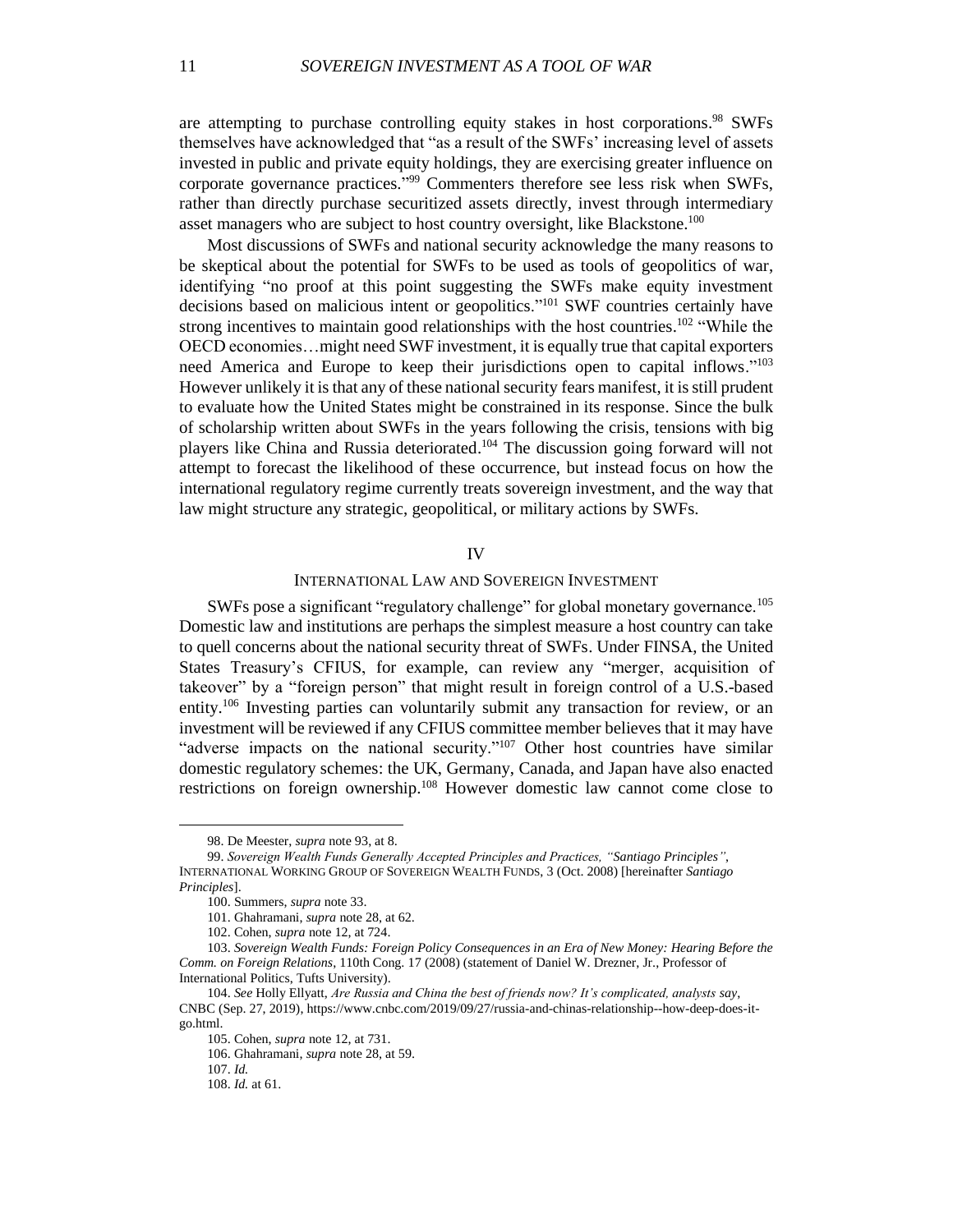mitigating all national security anxieties. Bart De Meester summarizes nicely in his article *International Legal Aspects of Sovereign Wealth Funds:* "While preventive measures are definitely useful, the real challenge occurs at the moment investments that passed preventive scrutiny turn out to be problematic."<sup>109</sup>

However all of these domestic law efforts, and any potential international laws concerning FDI and SWFs, are constrained by the guidelines of the World Trade Organization's (WTO) General Agreement on Trade in Service (GATS), to which all WTO members are parties.<sup>110</sup> The GATS is the only multilateral agreement that has binding rules for investment.<sup>111</sup> Its stated purpose was to "establish a multilateral framework of principles and rules for trade in services….conditions of transparency and progressive liberalization."<sup>112</sup> Part of the motivation for promoting "progressively higher levels of liberalization of trade in services," was the "increasing participation of developing countries in trade in services and the expansion of their service exports."<sup>113</sup>

The GATS compels host countries to allow a "service supplier" from another Member country to become a supplier of services by establishing "a commercial presence."<sup>114</sup> A "commercial presence" is "any type of business or professional establishment."<sup>115</sup> In other words, "a foreign service provider can establish itself in a host country to offer services by means of acquiring an existing juridical person,"<sup>116</sup> with "juridical person" defined as "any legal entity....under applicable law."<sup>117</sup> Members cannot forbid a foreign company from becoming a service provider in a host country through the acquisition of an existing supplier of services in that country. Crucially, however, the GATS only applies if a SWF obtains "control" over an existing corporations.<sup>118</sup> Therefore, any domestic laws that regulate minority investments do not fall under the GATS unless an entity is acquired and is controlled by a new (foreign) investor.<sup>119</sup> Further, target corporation must provide "services," as defined by the GATS.<sup>120</sup>

Within the GATS are some exceptions that permit the limit of some forms of sovereign investment by host nations where national security is concerned. Article XIV outlines the "essential security" exception:

- 1. Nothing in this Agreement shall be construed:
	- a. to require any Member to furnish any information, the disclosure of which it considers contrary to its essential security interests; or
	- b. to prevent any Member from taking any action which it considers necessary for the protection of its essential security interests:

112. GATS, preamble.

<sup>109.</sup> De Meester, *supra* note 93, at 2.

<sup>110.</sup> GATS: General Agreement on Trade in Services, Apr. 15, 1994, Marrakesh Agreement Establishing the World Trade Organization, Annex 1B, 1869 U.N.T.S. 183, 33 I.L.M. 1167 (1994) [hereinafter GATS].

<sup>111.</sup> De Meester, *supra* note 93, at 2.

<sup>113.</sup> *Id.*

<sup>114.</sup> GATS, Part 1, Article 1. 115. GATS, Part VI, Article XXVIII.

<sup>116.</sup> De Meester, *supra* note 93, at 22.

<sup>117.</sup> GATS, Part VI, Article XXVIII.

<sup>118.</sup> *Id.*

<sup>119.</sup> De Meester, *supra* note 93, at 22.

<sup>120.</sup> *Id.*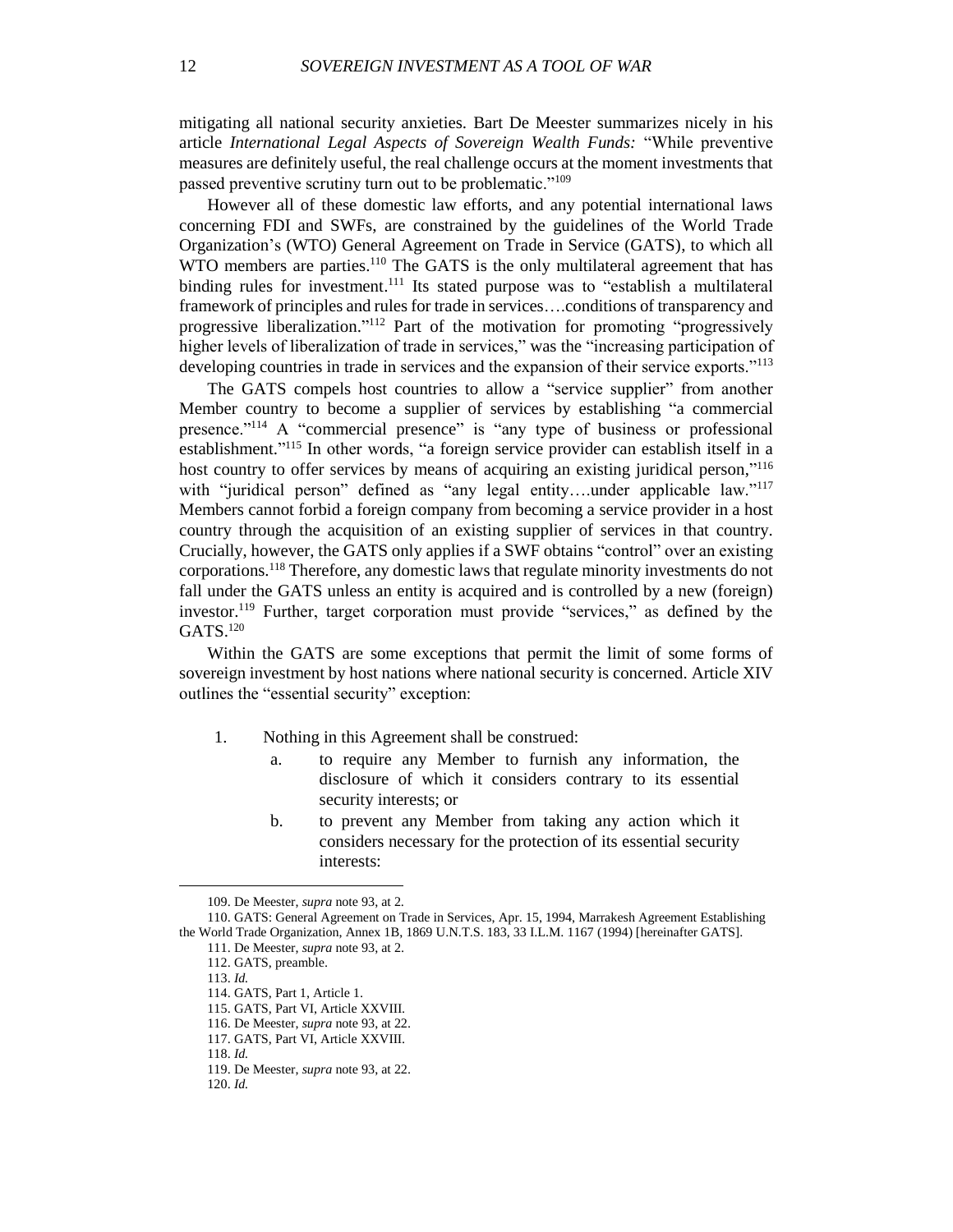- i. relating to the supply of services as carried out directly or indirectly for the purpose of provisioning a military establishment;
- ii. relating to fissionable and fusionable materials or the materials from which they are derived;
- iii. taken in time of war or other emergency in international relations; or
- c. to prevent any Member from taking any action in pursuance of its obligations under the United Nations Charter for the maintenance of international peace and security.<sup>121</sup>

The exception allows host states to comply with the GATS while insulating domestic corporations and industries in sectors strategically important to national security. However the discussion about how much latitude the "it considers" language gives host states is ongoing, and it is not settled to what extent the WTO can question a state's determination that investment is contrary to an "essential security interests."<sup>122</sup>

The GATS imposes restrictions, however, only on host countries as part of its effort to preserve openness.<sup>123</sup> "No supranational entities currently regulate SWFs, despite calls for SWF activities to be regulated by a single transnational entity or a joint venture of two or more international organizations."<sup>124</sup> The lack of international regulation, or even some formal guidelines for behavior, was particularly concerning to host countries when they watched SWFs take large stakes in giant financial institutions. At the June 2007 "Group of Eight" meeting in Heiligendamm, Germany, participants discussed the need for coordinating a response to the "regulatory challenge" posed by SWF investment.<sup>125</sup> The International Working Group of Sovereign Wealth Funds (IWG),  $^{126}$ coordinated by the International Monetary Fund (IMF), began discussions as early as November 2007 about common standards relating to transparency, independence, and governance.<sup>127</sup> Understandably, some of the fund-owning governments resented being "singled out" in this way, having never demonstrated themselves to be anything but profit-seeking. <sup>128</sup> Moreover, many funds admitted to participating only to avoid the political backlash and bad press associated with refusing to comply with the request of

 $\overline{a}$ 

<sup>121.</sup> De Meester, *supra* note 93, at 25–26.

<sup>122.</sup> *See* James Mendenhall, *Essential Security Exception in U.S. Trade and Investment Agreements*, *in* SOVEREIGN INVESTMENT 310, 315–316 (Wouter P.F. Schmit Jongbloed, Lisa E. Sachs & Karl P. Sauvant eds., 2012) ("…it would appear that actions taken by CFIUS are unreviewable in most cases, at least as a practical matter and perhaps a legal matter").

<sup>123.</sup> De Meester, *supra* note 93, at 2.

<sup>124.</sup> Ghahramani, *supra* note 28, at 61.

<sup>125.</sup> Cohen, *supra* note 12, at 723.

<sup>126.</sup> IWG countries included are 2IWG member countries are Australia, Azerbaijan, Bahrain, Botswana, Canada, Chile, China, Equatorial Guinea, Islamic Republic of Iran, Ireland, Korea, Kuwait, Libya, Mexico, New Zealand, Norway, Qatar, Russia, Singapore, Timor-Leste, Trinidad and Tobago, the United Arab Emirates, and the United States. Permanent observers of the IWG are Oman, Saudi Arabia, Vietnam, the OECD, and the World Bank. *Santiago Principles* at 1 n. 2.

<sup>127.</sup> Cohen, *supra* note 12, at 723.

<sup>128.</sup> See *id.* ("Typical were the remarks of the managing director of the Kuwait Investment Authority (KIA) at the Davos World Economic Forum in February 2008. 'The KIA has been operating for fifty-five years,' he pointed out, 'and has never made a political decision. We look to the bottom line.' At times, the language was anything but diplomatic. The proposed code of conduct was outright 'unfair', complained the executive vice-president of the newly formed China Investment Corporation in March 2008.").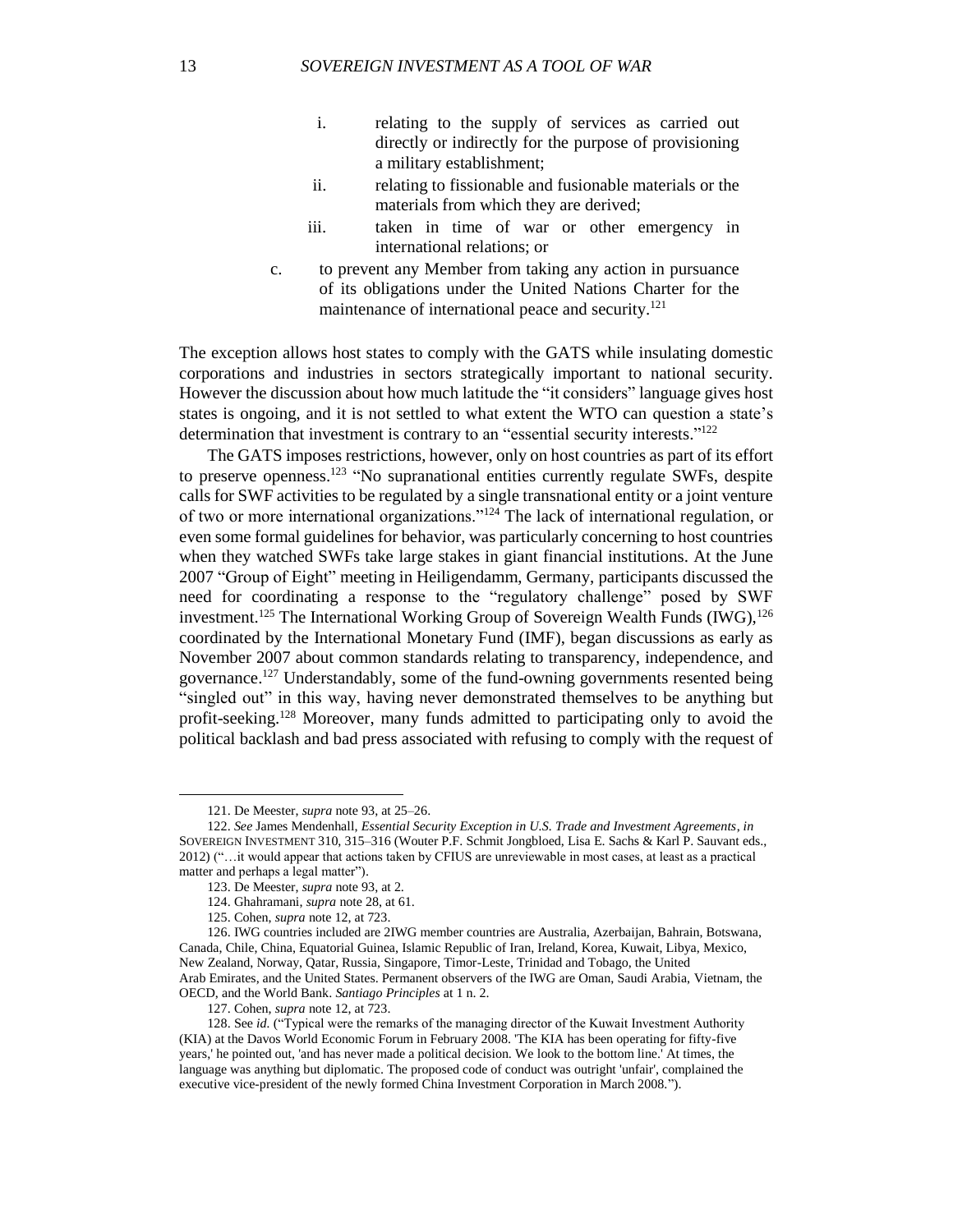the US and its host country partners. <sup>129</sup> Nevertheless, in less than a year, the IWG produced The Santiago Principles, named for the city in which the group reached agreement.<sup>130</sup> The principles were presented in October 2008.<sup>131</sup>

The Santiago Principles outline 24 Generally Accepted Principles and Practices (GAPP) for the SWFs.<sup>132</sup> In its report, the IWG identified the need "to continue to demonstrate—to home and recipient countries, and the international financial markets—that the SWF arrangements are properly set up and investments are made on an economic and financial basis." The GAPP principles are divided into three sections: (i) legal framework, objectives, and coordination with macroeconomic policies; (ii) institutional framework and governance structure; and (iii) investment and risk management framework.<sup>133</sup> In drafting the GAPP, the group was driven by a set of guiding objectives:

- i. Have in place a transparent and sound governance structure that provides for adequate operational controls, risk management, and accountability;
- ii. Ensure compliance with applicable regulatory and disclosure requirements in the countries in which SWFs invest;
- iii. Ensure SWFs invest on the basis of economic and financial risk and return-related considerations; and
- iv. Help maintain a stable global financial system and free flow of capital and investment $134$

The Santiago Principles encourage transparency, accountability, and predictability. The report also emphasizes the desire for SWF countries to demonstrate their exclusively financial and economic orientation.<sup>135</sup> By building understanding, the SWFs "aim to contribute to the stability of the global financial system, reduce protectionist pressures, and help maintain an open and stable investment climate."<sup>136</sup> Interestingly, De Meester notes that "the Principles do not exclude that SWFs pursue other than economic or financial objectives, but that these need to be clearly set out in the investment policy and be publicly disclosed."<sup>137</sup>

"Ultimately, the Santiago Principles are a series of non-binding principles forming the only international law instrument currently affecting SWF behavior in the equity markets."<sup>138</sup> There are certainly reasons to wonder how effective a voluntary set of principles might be, especially given the "even less impressive" attempt at reciprocity made by the OECD host countries to commit to keeping capital markets open,

<sup>129.</sup> *See id.* ("Some fund managers indicated that they had agreed to participate in the IWG talks only because of a fear of political backlash in the US and other recipient countries had they refused.").

<sup>130.</sup> *Id.*

<sup>131.</sup> *Santiago Principles* at 2.

<sup>132.</sup> *Id.* at 1.

<sup>133.</sup> *Id.* at 5. 134. *Id.* at 4.

<sup>135.</sup> *Id.*

<sup>136.</sup> *Id.*

<sup>137.</sup> De Meester, *supra* note 93, at 19–20.

<sup>138.</sup> Ghahramani, *supra* note 28, at 62.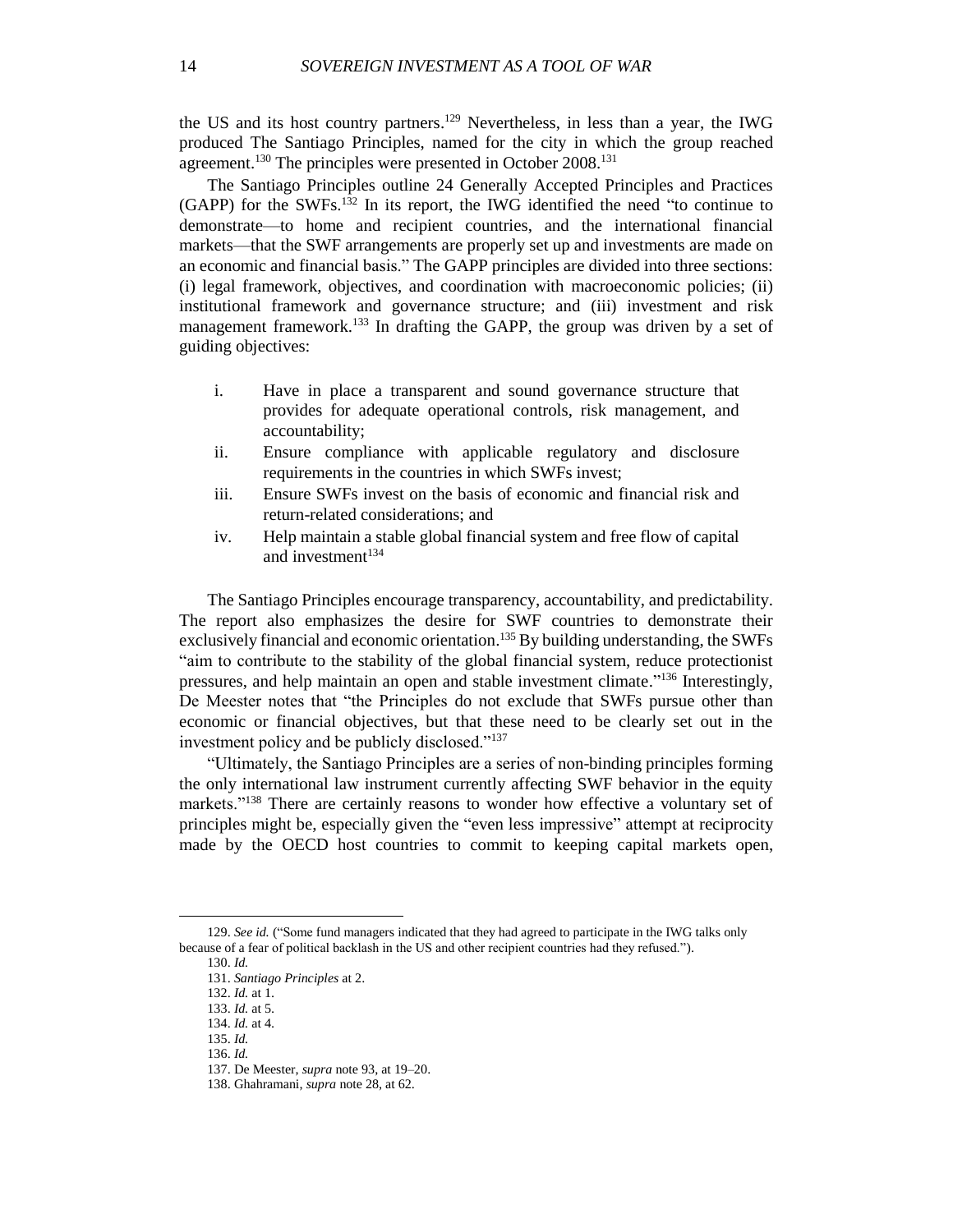effectively only affirming the status quo.<sup>139</sup> However they are a step in the right direction towards setting up international norms. SWF investors need the sophisticated, relatively safe, financial markets and products made available by host countries and will likely be conscious of any potential reputational damage caused by a failure to comply with even voluntary international principles of conduct. Without international regulations directly addressing SWFs, some inference is required to try and predict how any noneconomic or non-financial sovereign investment activity might be treated under the current legal regime.

# V

# ANTICIPATING POTENTIAL LEGAL ISSUES

Given the relatively new role of SWFs in global financial markets, and in national security conversations, there are few data points to use to evaluate the efficacy and applicability of international norms and laws. In an attempt to anticipate the use of sovereign investments, particularly SWFs, towards diplomatic or military means, it seems useful to analogize to other areas of national security law that are more established. In doing so, this paper hopes to shed light on whether a deliberate attempt by a SWF to harm the United States on behalf of its state manager would be a per se violation of international law. Conclusions about what SWF actions, if any, would constitute a prohibited use of force inform what would be a lawful and appropriate response by the United States or any other targeted host country.

# A. Sovereign Investment and Sanctions

The United Nations Security Council (UNSC) is empowered to identify and respond to any "threat to peace, breach of the peace, or act of aggression,"<sup>140</sup> and determine "what measures not involving the use of armed force are to be employed to give effect to its decisions," including "complete or partial interruption of economic relations."<sup>141</sup> Unilateral sanctions, however, imposed by an individual state, present a more complicated question of legality. While Article 2(4) of the United Nations Charter "clearly prohibits the use of force, there is no provision which clearly prohibits coercive economic measures under the UN Charter."<sup>142</sup> Many believe that the economic coercion is excluded from the prohibition on a "use of force" in Article  $2(4)$ ,  $^{143}$  and that "economic pressure and psychological operations are generally considered lawful."<sup>144</sup> Not all observers, however, would agree that sanctions effects fall short of the use of force. Subscribers to an alternative view evaluate economic sanctions based on their effects, arguing that "comprehensive and long term economic sanctions can be as severe as the use of force."<sup>145</sup> Therefore "a broadening of the definition of force or aggression

<sup>139.</sup> Gordon & Niles, *supra* note 50, at 39–41 (discussing efforts for host countries to organize and make commitments to openness).

<sup>140.</sup> U.N. Charter art. 39.

<sup>141.</sup> U.N. Charter art. 41.

<sup>142.</sup> Syed Ali Akhtar, *Do Sanctions Violate International Law?* ECON. AND POL. WEEKLY (Apr. 9, 2018) [https://www.epw.in/engage/article/do-sanctions-violate-international-law //.](https://www.epw.in/engage/article/do-sanctions-violate-international-law%20/)

<sup>143.</sup> Michael N. Schmitt, *The Use of Cyber Force and International Law* at 1113.

<sup>144.</sup> *Id.* at 1115.

<sup>145.</sup> Cassandra LaRae-Perez, *Economic Sanctions as a Use of Force: Re-evaluating the*

*Legality of Sanctions from an Effects-Based Perspective*, 20 B.U. INTL' L. J. 161, 163 (2002).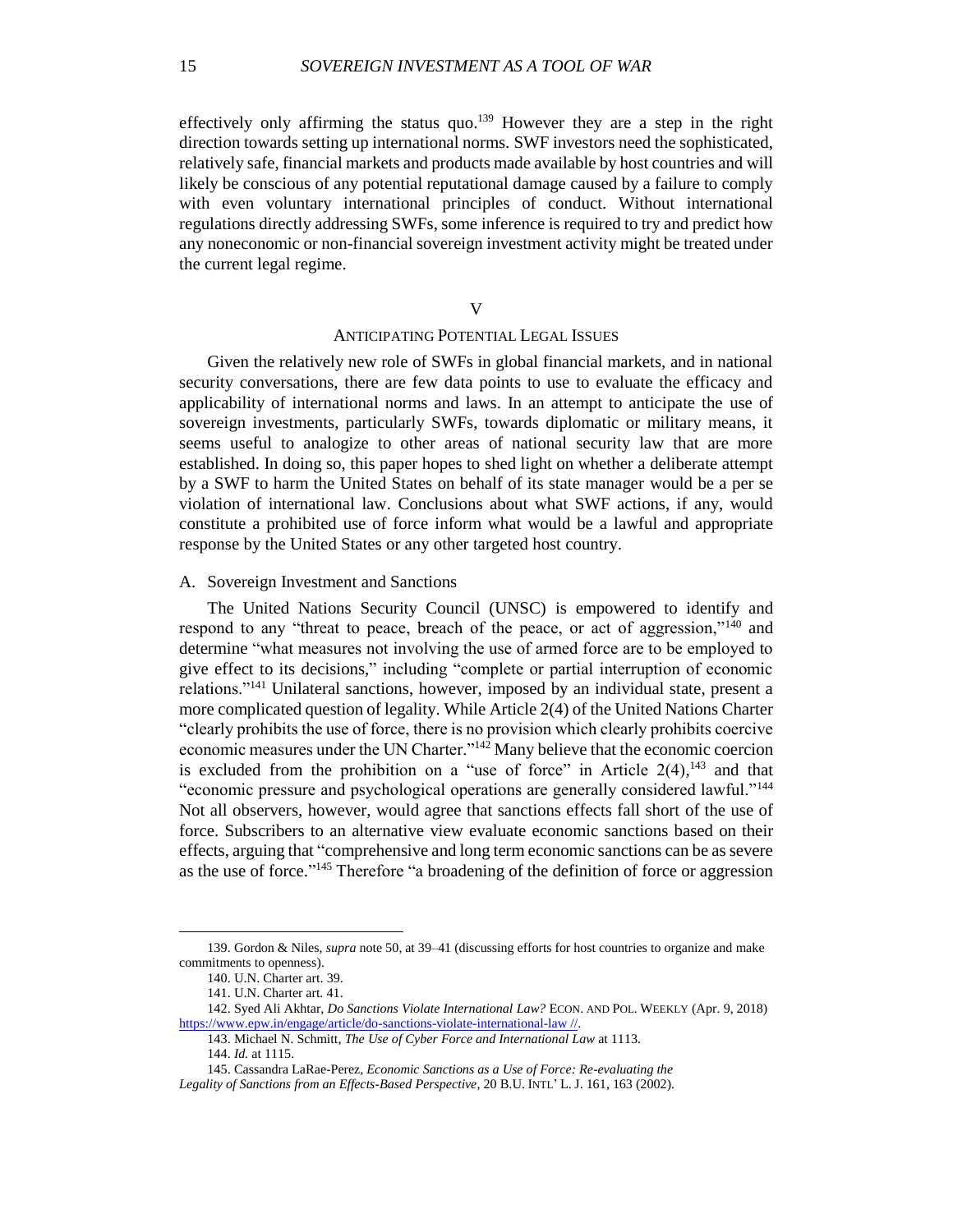to capture extensive unilateral sanctions" is proper,  $146$  as "economic sanctions appear to be closer to the use of force than the U.N. has been prepared to admit."<sup>147</sup>

Based on contemporary practice and understanding, even if sanctions are "more than an act of international diplomacy," they are likely not considered uses of force.<sup>148</sup> It does seem possible that in the future, perhaps in the face of a certain set of facts, the severity of the humanitarian effects on civilian populations by a unilateral economic sanction or coercion will cause an evolution in the consensus interpretation of international law.

Despite a likely per se legality under the UN Charter, economic coercion in the form of sanctions tends to be used in practice only as a reaction to perceived provocative actions by other states. "That fact that…a[n] operation directed against a state does not rise to the level of an armed attack does not leave that state without response options."<sup>149</sup> They are often categorized as countermeasures, only appropriately taken against a state "responsible for an internationally wrongful act,"<sup>150</sup> in an attempt to "convince the offering state to desist."<sup>151</sup> Said differently, "countermeasures are otherwise unlawful actions taken by one state in response to the unlawful actions of another."<sup>152</sup> A recent example was the Trump administration's sanctions on the Central Bank of Iran and the National Development Fund of Iran., the Iran's SWF, following the attack on Saudi Arabian oil facilities.<sup>153</sup> The sanctions were implemented on the grounds that those entities provide material support to the country's Islamic Revolutionary Guard Corps (IRGC), a Foreign Terrorist Organization (FTO) from which American law permits the seizure of assets. <sup>154</sup> Countermeasures in the forms of sanction are often considered preferable and more lawful than any kinetic actions.

So what does the analysis of the legality of unilateral sanctions tell us about SWFs? If SWFs actions adverse to a host country are treated like sanctions, or traditional economic coercion, than a SWF action is unlikely to fall into the category of a "use of force" prohibited by Article 2(4) of the UN Charter. If the action does not rise to that level, then Article 51 self-defense rights are not necessarily invoked for the host country, even if the US policy is to consider any use of force "an armed attack." <sup>155</sup> A host country would not be able to respond to a hostile SWF action by using force itself. That does not mean, however, that a host country has no recourse in response to an adverse SWF action.

A host country may still be permitted to take countermeasures in response to an economic activity that the host considers unlawful. Given the lack of directly applicable binding law on SWF action, it may be difficult for a host country to characterize a

<sup>146.</sup> *Id.* at 188.

<sup>147.</sup> *Id.* at 181.

<sup>148.</sup> *Id.*

<sup>149.</sup> Michael N. Schmitt, *The Use of Cyber Force and International Law*, *in* THE OXFORD HANDBOOK OF THE USE OF FORCE IN INTERNATIONAL LAW 1110, 1128 (Marc Weller ed., 2015).

<sup>150.</sup> Akhtar, *supra* note 142.

<sup>151.</sup> Schmitt, *supra* note 149, at 1128.

<sup>152.</sup> *Id.*

<sup>153.</sup> Mario Mancuso, Sanjay Mullick, Anthony Rapa, & Abigail Cotterill, *Insight: Economic Sanctions and Export Controls Update Q3 2019*, BLOOMBERG LAW (Nov 21, 2019),

https://news.bloomberglaw.com/white-collar-and-criminal-law/insight-economic-sanctions-and-exportcontrols-update-q3-2019.

<sup>154.</sup> *Id.*

<sup>155.</sup> Ryan Goodman, *Cyber Operations and the U.S. Definition of "Armed Attack"*, JUST SECURITY (Mar. 8, 2018), https://www.justsecurity.org/53495/cyber-operations-u-s-definition-armed-attack/.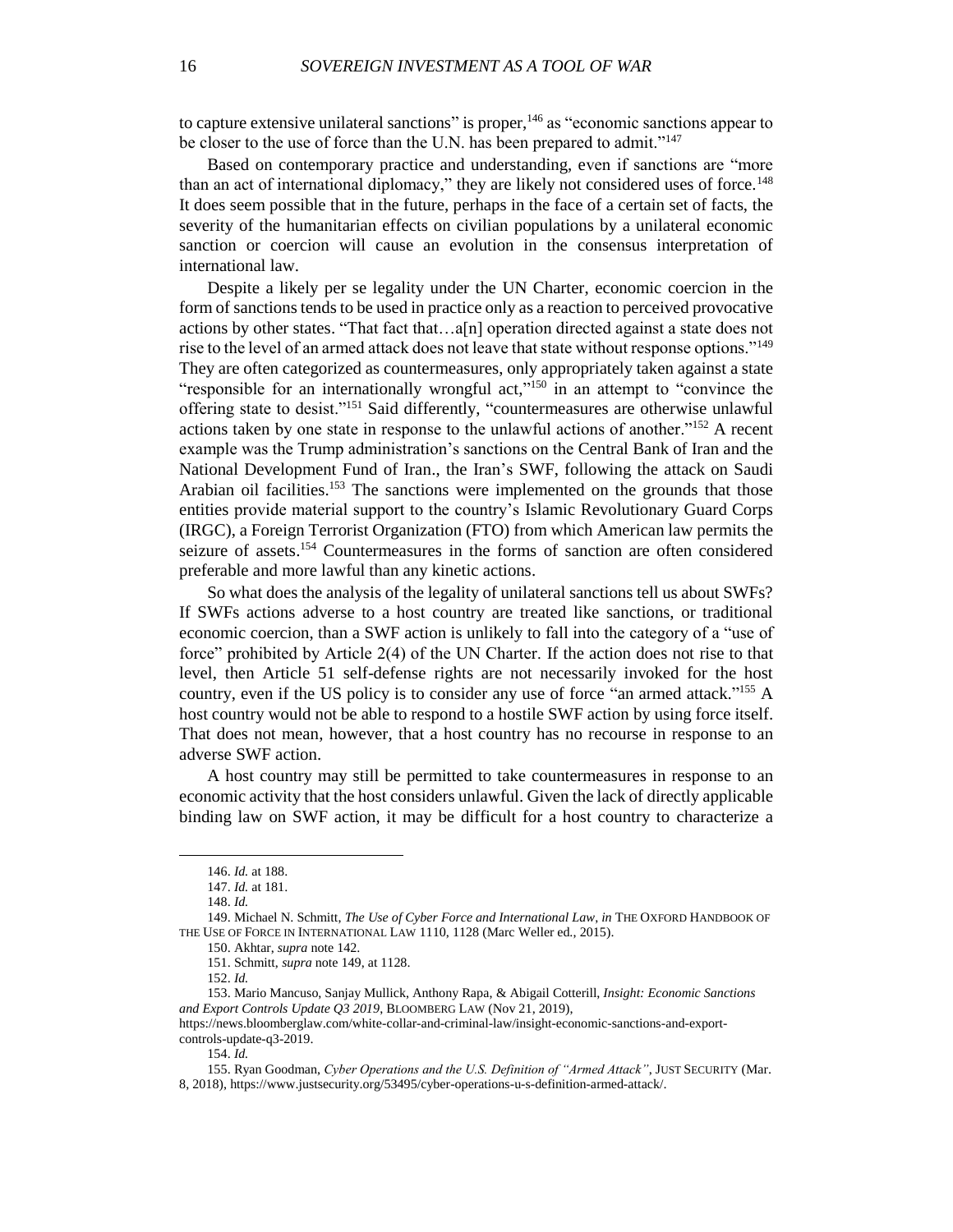specific SWF action as unlawful. The United States or other host country might argue a violation of the Santiago Principles is 'unlawful' and grounds for countermeasures short of a use of force as self-defense. In that case, the U.S. could be justified in violating any applicable international legal commitments, such as the GATS, as a host country into which FDI flows. The result would be tighter capital controls on money coming from sovereign sources who have engaged in adverse geopolitical financial action.

Sanctions and SWF actions however seem to differ significantly in the speed of their implementation and the ability of a host country to prepare and fend off potential negative effects. With that in mind, sanctions may not be the most helpful parallel, especially to the SWF activities that could be designed to weaken financial systems and governments in host countries. Putting sanctions in place takes time, and their execution necessitates an announcement of the terms and disclosure regarding the rationale. This gives targeted countries, institutions, and business entities some time to plan and anticipate the effects on their operations. The fact that sanctions and other potentially coercive economic measures often impact the cross-border flow of goods and services, lengthens the time those measures will take to be felt by entities operating in the targeted country. Sanctions also tend to have some clarity in purpose, usually compelling "compliance with some international obligation that the target State has failed to observe."<sup>156</sup> If the target complies, sanctions are designed to be removed with pretty anticipatable consequences.

Traditional economic sanctions seem quite different from the scenario Paulson described, where the health of financial institutions and systems was changing almost hourly and any adverse financial actions could have significant negative effects. Efforts to harm financial market participants, or the market functions and health themselves, can be executed quickly, and have dispersed effects that are difficult to anticipate, characterize, and quantify. As evidenced during the subprime crisis, financial products available in sophisticated host countries have grown complex and innovative. <sup>157</sup> In these scenarios it may not always be clear what an appropriate response would look like, or what actions might appease the adverse party. This is particularly true if the action is designed to exacerbate a recession, further destabilize capital markets, or worsen confidence in a specific asset class or industry. A strategic action, like a sale of a type of an asset class, or the dumping of shares in a specific industry, could have ripple effects that may not initially be identifiable. SWF actions, particularly exacerbating existing market stressors, can therefore have as or more severe effects as economic sanctions, and it can take time to untangle what the effects may be. Because of their speed, ambiguity of purpose, unanticipated consequences, and comparable potential severity, SWF actions certainly look more like uses of force than traditional economic sanctions.

# B. Sovereign Investment and Cyber Warfare

The use of cyber force in international law can also inform the analysis of sovereign investment. While some try to argue that cyber is not covered by current law, most scholars conclude that *jus ad bellum* does extend to the world of cyber. <sup>158</sup> This consensus is "based on the International Court of Justice's (ICJ) Nuclear Weapons

<sup>156.</sup> Paul Szasz, *The Law of Economic Sanctions*, 71 INT'L L. STUD. 455, 456 (1998).

<sup>157.</sup> *See* RAJAN, *supra* note 44, at 159–60 ("So, as with many things, financial innovations span the range from the good to the positively dangerous.").

<sup>158.</sup> Schmitt, *supra* note 149, at 1112.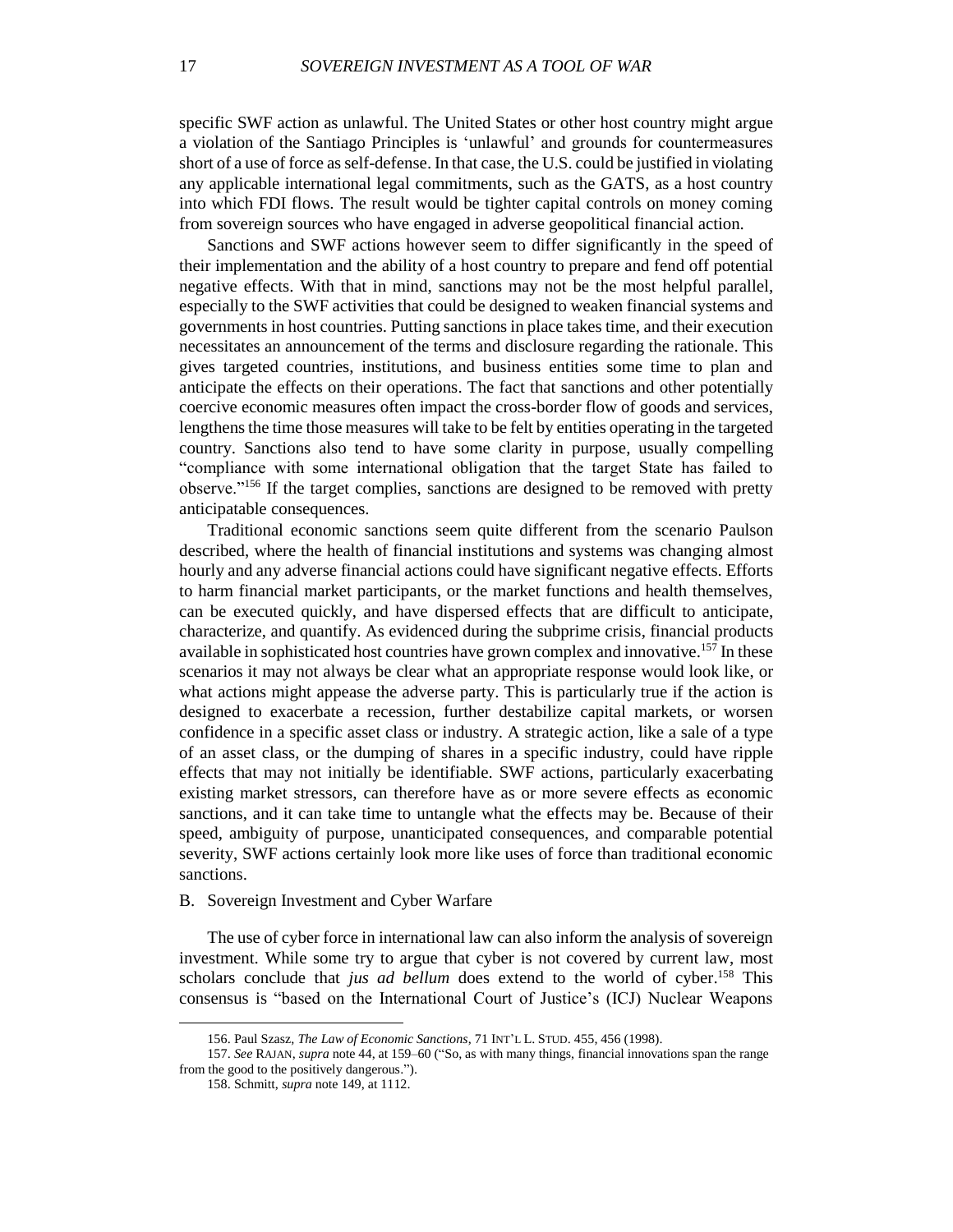advisory opinion, in which the Court held that the law on the use of force, including in cases of self-defence, governs 'any use of force, regardless of the weapons employed.""<sup>159</sup>

There have been earnest and robust efforts to understand how international law applies to cyber law. The most notable example of this is the Tallinn Manual, an effort to "foster sophisticated analysis of law governing cyber conflict" in response to cyber operations against Estonia in 2008.<sup>160</sup> The North Atlantic Treaty Organization (NATO) brought together a group of experts to consider cyber force in *jus in bello* and *jus ad bellum* contexts.<sup>161</sup> The Tallinn Manual describes eight factors that "lie at the heart of the approach" to determining whether an action is a use of force: severity, immediacy, directness, invasiveness, measurability of effects, military character, state involvement, and presumptive legality.<sup>162</sup> Severity is the "most determinative factor," according to Michael Schmitt. Therefore, "an act not causing physical harm or injury *may*, as in the case of training and arming cyber activists to target another state, amount to a use of force depending upon its scope, duration, and intensity, when considered in light of, inter alia, the factors set forth later."<sup>163</sup> While economic coercions or actions have had a presumption of legality, Schmitt suggests a "cyber operation resulting in massive economic losses may nevertheless be styled by the international community as a use of force."<sup>164</sup> At the same time, the group of Tallinn experts "concluded that. . . 'nondestructive cyber psychological operations intended solely to undermine confidence in a government or economy'" would *not* qualify as a use of force.<sup>165</sup>

The eight factors recommended by the Tallinn manual are useful, suggesting a factbased use of force analysis for actions that are not inherently physical or kinetic. While Schmitt and the Tallinn experts were most concerned with the "question of whether cyber operations having severe consequences can qualify as armed attacks in the absence of physical effects," <sup>166</sup> the factors are the same one would use to substantively evaluate the effect SWF actions would have on a host country. Of particular importance to the determination in the SWF context would be severity, military character, and state involvement. When evaluating the legality of a SWF action, a host country would surely consider the planning and coordination SWF managers had with an adverse party's centralized military decision-making. Understanding the extent to which an operation was planned like a military action would shine light on the underlying motivations for investment decisions. It also seems logical to apply the same kind of "case-by-case" approach taken by the Tallinn experts to SWF actions, as opposed to making any presumptive determinations whether economic activities are or are not uses of force under international law.

C. Towards A New Paradigm

Though economic actions have enjoyed a presumption of legality, that presumption should not extend to the kind of adverse financial attacks by SWFs with which this

 $\overline{a}$ 

165. *Id.* at 1113 (emphasis added).

166. *Id.* at 1120.

<sup>159.</sup> *Id.*

<sup>160.</sup> *Id.* at 1111.

<sup>161.</sup> *Id.*

<sup>162.</sup> *Id.* at 1114.

<sup>163.</sup> Schmitt, *supra* note 149, at 1114 (emphasis added).

<sup>164.</sup> *See id.* at 1115 ("The hypothetical case of a devastating attack on a state's stock market is often offered as the paradigmatic example.")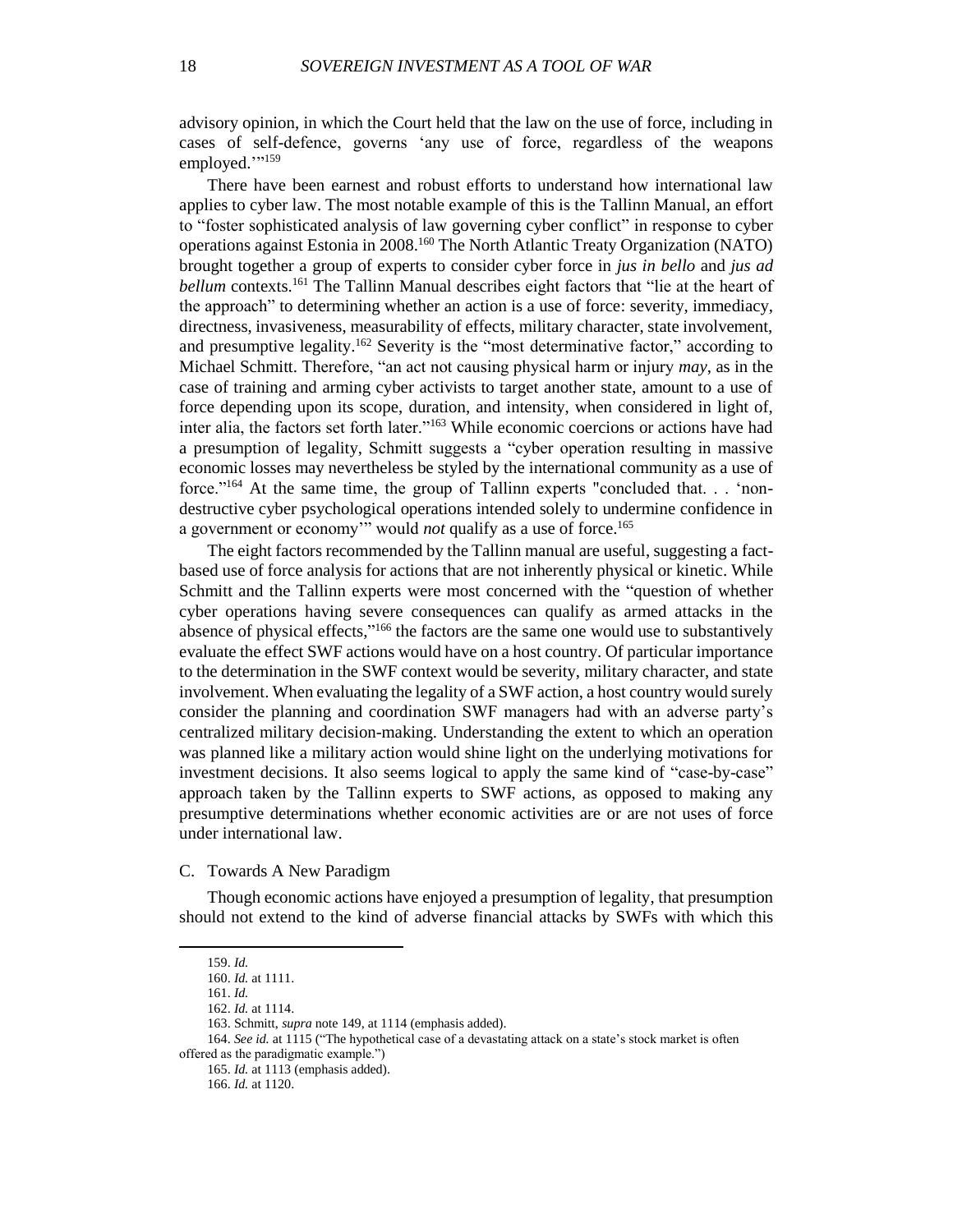paper is most concerned. The potential SWF actions discussed do not resemble economic sanctions: they would be speedy, unpredictable, and undertaken with indefinite objectives outside of causing harm. Like sanctions, SWF actions could have devastating effects not only on personal and institutional wealth and operations in the target country, but also everyday citizens who may suffer the humanitarian consequences of deep recession or global financial instability. Unlike sanctions, however, financial actions cannot be "undone" the way a restriction on trade might be. SWF actions are also differentiated from sanctions by the speed with which they are implemented and the rate at which consequences are felt by the targeted parties.

The best approach to SWFs, rather, is one more similar to the factually-rich inquiries made under the Tallinn Manual. While some factors in Tallinn remain extremely relevant, an approach to evaluating whether SWF is unlawful under international law could consider additional financial factors. For example, when dealing with financial markets, timing and information availability are additional crucial factors to understanding the intent and level of coordination underlined a financial transaction. By refusing to make any categorical determinations, and instead evaluating SWF actions on a case-by-case basis, a host country like the U.S. leaves itself the most options to respond to any financial actions that it deems unlawful.

# VI

# **CONCLUSION**

Sovereign investment will continue to be a major force on international capital markets. This seems especially true as large global trade imbalances seem to have become entrenched, rather than corrected, after the financial crisis.<sup>167</sup> State-owned investment vehicles, most notably SWFs, present a new set of challenges in the arena of national security. When a fund has only the government as its stakeholder and few or no liabilities, it may adopt investment strategies and objectives that are not purely economic, and maintain the flexibility in governance and operation to execute those objectives. The 2007–08 crisis revealed the instability of even the most sophisticated financial markets, and the highlighted influence sovereign investors can have on market stability and global economic health.

There are many reasons to be optimistic that SWFs and other forms of sovereign investment will not be used for non-economic purposes. As export countries continue to build up massive foreign exchange reserves, they have a clear stake in maintaining their access to developed financial products in host capital markets. However, the financial system is also more complicated than ever, both in the technology it employs and the diversity of financial products that exist, and the crisis demonstrated that sometimes financial machinations are beyond regulators' ability to anticipate.<sup>168</sup> Another reason to be prepared to address these issues is the United States' deteriorating relationship both with China and Russia in recent years.<sup>169</sup> These countries have demonstrated a willingness to asset their power in new and unconventional ways, and

<sup>167.</sup> *See* FRIEDEN & CHINN, *supra* note 47, at 225–26 ("If Americans, and their leaders, do not pay careful attention to these considerations, the nation risks losing another decade to stagnation and social conflict."). 168. *See* RAJAN, *supra* note 44, at 159 (discussing the constant process of financial innovation in

sophisticated markets").

<sup>169.</sup> Ellyatt, *supra* note 104.